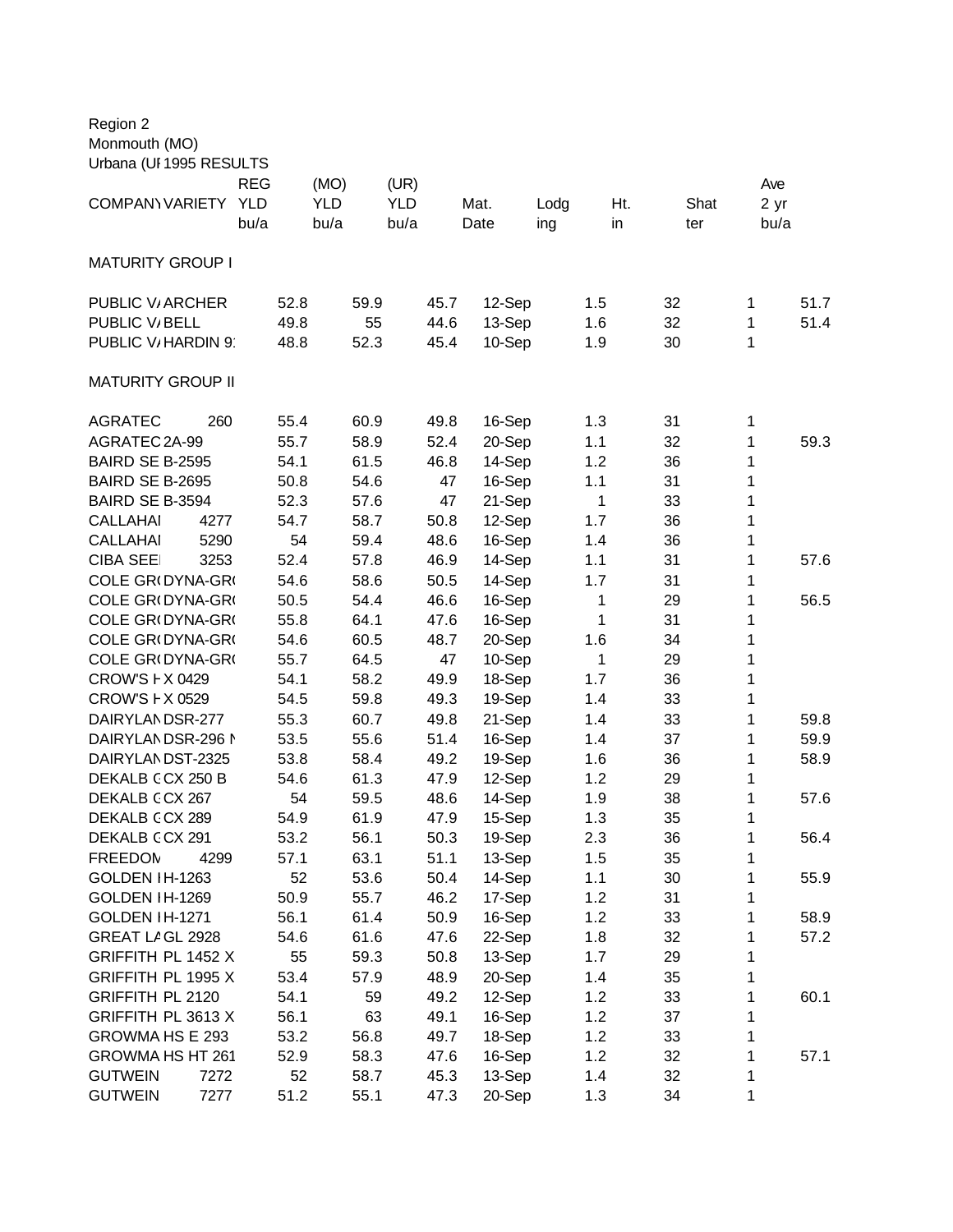| HARMS S HSF 9200        | 52.5 | 54   | 51   | 19-Sep | 1.3            | 35 | 1 |      |
|-------------------------|------|------|------|--------|----------------|----|---|------|
| I.C.I. SEEI D-260       | 55   | 60.3 | 49.7 | 15-Sep | 1.2            | 31 | 1 | 58.2 |
| I.C.I. SEEI D-278       | 53.8 | 58.4 | 49.2 | 16-Sep | 1.7            | 30 | 1 |      |
| KALTENBIKB 274          | 55.8 | 61.1 | 50.5 | 17-Sep | 1.1            | 29 | 1 | 59.6 |
| KALTENBIKB 285          | 56.2 | 58.4 | 53.9 | 19-Sep | $\mathbf 1$    | 28 | 1 |      |
| <b>KRUGER : K-2625</b>  | 53.7 | 60.2 | 47.2 | 15-Sep | 1.3            | 27 | 1 |      |
| <b>KRUGER : K-2818</b>  | 57.3 | 62.6 | 52   | 19-Sep | 1.3            | 31 | 1 | 59.6 |
| <b>KRUGER : K-2828</b>  | 56.3 | 63   | 49.7 | 17-Sep | $\mathbf 1$    | 31 | 1 | 59.7 |
| <b>KRUGER : K-2909</b>  | 54.3 | 57.1 | 51.6 | 19-Sep | 1.9            | 37 | 1 |      |
| <b>KRUGER : K-2918</b>  | 57.1 | 62.4 | 51.8 | 18-Sep | 1.6            | 32 | 1 |      |
| <b>KRUGER: K-2919</b>   | 52.1 | 57.8 | 46.4 | 18-Sep | 1.6            | 35 | 1 |      |
| <b>KRUGER : K-3013</b>  | 53.9 | 57.2 | 50.5 | 21-Sep | 1.7            | 38 | 1 |      |
| <b>KRUGER : K-3030</b>  | 55   | 59   | 51.1 | 20-Sep | 1.4            | 34 | 1 |      |
| <b>KRUGER : K-3131</b>  | 55.1 | 60.6 | 49.6 | 20-Sep | 1.6            | 37 | 1 | 60.8 |
| KSC/CHAIK-2626          | 56.6 | 62.5 | 50.8 | 14-Sep | 1.3            | 35 | 1 |      |
| KSC/CHAIK-2666          | 55.9 | 60.4 | 51.4 | 14-Sep | 1.8            | 34 | 1 |      |
| KSC/CHAIK-2777          | 57.3 | 63.8 | 50.8 | 19-Sep | $\mathbf{1}$   | 28 | 1 |      |
| KSC/CHAIK-2829          | 50.5 | 55.1 | 45.9 | 20-Sep | $\overline{c}$ | 34 | 1 |      |
| KSC/CHAIK-2927          | 54.9 | 60.1 | 49.6 | 19-Sep | $\mathbf{1}$   | 28 | 1 |      |
| KSC/CHAIK-2949          | 54.9 | 59.8 | 50.1 | 20-Sep | 1              | 34 | 1 |      |
| KSC/CHAIKB-2777+        | 56.4 | 61   | 51.7 | 17-Sep | 1.1            | 30 | 1 |      |
| KSC/CHAIKB-2888         | 57.5 | 62.1 | 52.8 | 17-Sep | 1.5            | 33 | 1 |      |
| KSC/CHAIKB-2918         | 51.7 | 58.3 | 45.1 | 18-Sep | 1.6            | 32 | 1 |      |
| <b>LEWIS HY</b><br>283  | 55.7 | 59.5 | 51.9 | 22-Sep | 1.6            | 34 | 1 |      |
| LG SEEDSLG 6275         | 53.5 | 59.2 | 47.8 | 18-Sep | $\mathbf{1}$   | 30 | 1 |      |
| LG SEEDSLG 6298         | 54.6 | 60.4 | 48.7 | 20-Sep | 1.5            | 34 | 1 |      |
| LG SEEDSNB 2585         | 52   | 55.9 | 48.2 | 15-Sep | 1.1            | 29 | 1 | 57.1 |
| <b>LYNKS SE</b><br>5256 | 51.8 | 60.3 | 43.3 | 11-Sep | 1.1            | 34 | 1 |      |
| 5269<br><b>LYNKS SE</b> | 55.6 | 63.8 | 47.3 | 13-Sep | 1.3            | 34 | 1 |      |
| <b>LYNKS SE</b><br>5298 | 54.4 | 59.1 | 49.8 | 17-Sep | 1.8            | 34 | 1 | 58.3 |
| <b>MERSCHI APACHE \</b> | 54.7 | 59.4 | 50   | 14-Sep | 1.1            | 30 | 1 | 56.6 |
| MERSCHI CHICKAS/        | 56.1 |      |      | 16-Sep |                | 34 | 1 |      |
|                         |      | 62.4 | 49.9 |        | 1.2            |    |   | 59.5 |
| MERSCHI CHICKAS/        | 53.5 | 61.1 | 45.9 | 16-Sep | $\mathbf{1}$   | 26 | 1 | 57.7 |
| <b>MERSCHNMOHAVE</b>    | 56.5 | 60.9 | 52   | 19-Sep | 1.3            | 31 | 1 | 62.3 |
| <b>MERSCHI MOHEGAI</b>  | 57.1 | 64.9 | 49.4 | 14-Sep | 1.1            | 32 | 1 | 59.2 |
| <b>MERSCHI SAUK V</b>   | 52   | 58.3 | 45.7 | 16-Sep | 1.2            | 28 | 1 | 54.9 |
| <b>MERSCHI SHAWNEI</b>  | 50.4 | 54.4 | 46.5 | 18-Sep | 1              | 24 | 1 | 56.4 |
| <b>MYCOGEI</b><br>277   | 56.9 | 60.8 | 53   | 14-Sep | 1.6            | 31 | 1 |      |
| <b>MYCOGEI</b><br>299   | 50.5 | 54.9 | 46.1 | 20-Sep | 1.4            | 33 | 1 |      |
| MYCOGEI J-291           | 56.9 | 60.4 | 53.4 | 15-Sep | 1.1            | 35 | 1 |      |
| NORTHRUS 24-92          | 55.6 | 62.4 | 48.7 | 12-Sep | 1.3            | 30 | 1 | 58.6 |
| <b>PIONEER</b><br>9273  | 54.8 | 59.3 | 50.4 | 15-Sep | 1.6            | 29 | 1 | 59.6 |
| 9281<br><b>PIONEER</b>  | 54.5 | 58.7 | 50.3 | 16-Sep | 1.2            | 28 | 1 | 57.3 |
| PUBLIC V/BURLISON       | 49.2 | 54.9 | 43.6 | 13-Sep | 1.2            | 31 | 1 | 53.7 |
| PUBLIC V/CHAPMAN        | 49.4 | 54   | 44.8 | 17-Sep | 1.3            | 31 | 1 | 55.2 |
| PUBLIC V/CONRAD!        | 49.9 | 54.8 | 45.1 | 11-Sep | 1.2            | 31 | 1 | 54.4 |
| PUBLIC V/JACK           | 53.8 | 55   | 52.6 | 20-Sep | 2.5            | 38 | 1 | 57.6 |
| PUBLIC V/KENWOOI        | 50.2 | 53.4 | 47   | 17-Sep | 1.5            | 33 | 1 | 53.9 |
| PUBLIC V/MARCUS         | 49.5 | 55.3 | 43.8 | 10-Sep | 1.6            | 28 | 1 |      |
| ROLLING RM 9526         | 52.4 | 58.6 | 46.1 | 15-Sep | 1.1            | 30 | 1 |      |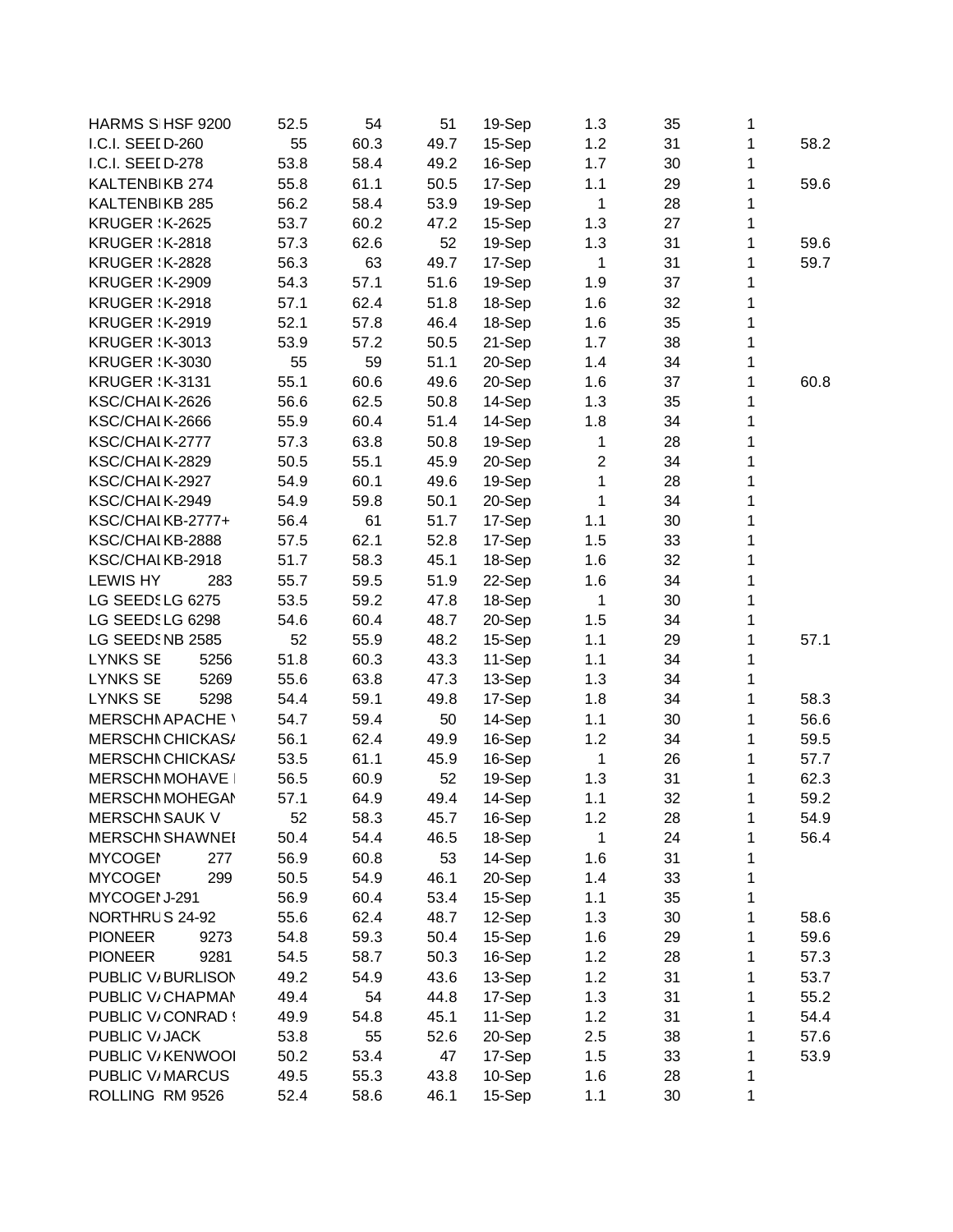| SIEBEN H<br>54.9<br>59.6<br>50.2<br>32<br>273<br>18-Sep<br>1.2<br>1<br>275<br>1.3<br>1<br>SIEBEN H<br>57.4<br>62.4<br>52.3<br>15-Sep<br>34<br>58.5<br>285<br>50.2<br>56.3<br>SIEBEN H<br>54.7<br>45.6<br>15-Sep<br>1.7<br>36<br>1<br>49.7<br>41.8<br>55.6<br>SIEBEN H<br>291<br>57.7<br>18-Sep<br>1<br>30<br>1<br>53.4<br>49.4<br>38<br>STEWART B-265<br>57.5<br>19-Sep<br>1.8<br>1<br>51.4<br>57<br>1<br>STEWART S-295<br>45.7<br>19-Sep<br>$\mathbf 1$<br>34<br><b>STINE SEI</b><br>2560<br>55.4<br>59.8<br>51<br>16-Sep<br>1.4<br>28<br>1<br>58.3<br>61.7<br>1<br><b>STINE SEI</b><br>2660<br>54.9<br>21-Sep<br>1.7<br>33<br>62.2<br>STINE SEI<br>56.4<br>50.3<br>1.3<br>$\mathbf{1}$<br>2665<br>62.6<br>18-Sep<br>31<br>51.8<br>48.6<br>1<br><b>SUN-AG S SAS 2220</b><br>55<br>19-Sep<br>33<br>56.7<br>1.4<br><b>SUN-AG SSAS 2989</b><br>50.3<br>54.2<br>58.1<br>21-Sep<br>1.1<br>39<br>1<br>55.8<br>TERRA IN E 255<br>54.4<br>58<br>50.8<br>14-Sep<br>1.8<br>34<br>1<br>TERRA IN E 285<br>51.5<br>48.9<br>21-Sep<br>54.1<br>1<br>27<br>1<br>TERRA IN TS 253<br>55.5<br>59.5<br>51.5<br>1<br>16-Sep<br>1.1<br>29<br>59.3<br>TERRA IN TS 294<br>54.3<br>60.4<br>48.1<br>15-Sep<br>1.5<br>37<br>1<br>TRI-COUN GA 2692<br>58.6<br>$\mathbf{1}$<br>$\mathbf{1}$<br>54.2<br>49.7<br>16-Sep<br>29<br><b>TRI-COUN MUSTANG</b><br>1.3<br>1<br>55.7<br>61.3<br>50.1<br>15-Sep<br>34<br>57.9<br><b>TRI-COUN PINTO</b><br>48.3<br>1<br>54.6<br>60.9<br>16-Sep<br>1.2<br>34<br>59<br><b>TWIN STA</b><br>61.7<br>59.1<br>9255<br>55<br>48.3<br>14-Sep<br>1.4<br>40<br>1<br>9283<br>51.9<br>55.8<br><b>TWIN STA</b><br>56.6<br>47.1<br>17-Sep<br>1.8<br>36<br>1<br>56<br>61<br>51<br>56.7<br><b>WILKEN S</b><br>2367<br>15-Sep<br>1<br>31<br>1<br>56.6<br><b>WILKEN S</b><br>2455<br>61.5<br>51.8<br>16-Sep<br>$\mathbf 1$<br>36<br>1<br>57.2<br>2516<br>58.3<br><b>WILKEN S</b><br>53<br>47.7<br>14-Sep<br>1.3<br>27<br>1<br>57<br>1<br><b>WILKEN S</b><br>2544<br>56<br>62.4<br>49.7<br>14-Sep<br>1.5<br>33<br>59<br>$\mathbf{1}$<br>58.9<br><b>WILKEN S</b><br>2557<br>53.1<br>56.7<br>49.4<br>18-Sep<br>1.6<br>33<br>1<br><b>WILKEN S</b><br>2562<br>54.9<br>62.3<br>47.5<br>17-Sep<br>1.1<br>32<br>WILKEN S 2566 A<br>53.2<br>48.6<br>57.9<br>17-Sep<br>1.3<br>33<br>1<br>57.5<br>WILKEN S 2571 CN<br>55.6<br>56.6<br>20-Sep<br>57.7<br>54.5<br>1.3<br>38<br>1<br><b>WILKEN S</b><br>51.8<br>20-Sep<br>2575<br>55.3<br>58.8<br>1.3<br>32<br>1<br>WILKEN S 2591 CN<br>51.3<br>1<br>54.1<br>56.9<br>21-Sep<br>1<br>38<br>56.5<br><b>WILKEN SWE 157</b><br>$\mathbf{1}$<br>54.5<br>61.9<br>47.2<br>12-Sep<br>28<br>1<br><b>WILKEN SWE 162</b><br>1<br>54.8<br>62.3<br>47.4<br>16-Sep<br>1.2<br>38<br>WILKEN SWE 169 CI<br>52.7<br>1.6<br>1<br>54.1<br>55.5<br>18-Sep<br>37<br>49<br><b>AVERAGE</b><br>54.1<br>59<br>1.4<br>32.8<br>1.2<br>57.6<br>L.S.D. 109<br>5.2<br>3.2<br>4.1<br>0.2<br>0.5<br>0.5<br>2.6<br>L.S.D. 309<br>$\overline{2}$<br>0.1<br>0.3<br>3.3<br>0.3<br><b>STD ERR</b><br>1.4<br>1.7<br>0.1<br>0.1<br>0.1<br>2.2<br>1.6<br>COEFF OI<br>6.2<br>5<br>$\overline{4}$<br>18.1<br>0.3<br>20.9<br>6.6<br><b>MATURITY GROUP III</b><br>295<br>52<br>AG PLUS<br>54.7<br>49.3<br>24-Sep<br>1.6<br>39<br>1<br>AG PLUS<br>346<br>59.8<br>30-Sep<br>1<br>52.5<br>45.2<br>1.9<br>40<br><b>AGRATEC</b><br>52.1<br>48.9<br>25-Sep<br>1<br>340<br>55.3<br>1.4<br>39<br>58.8<br><b>AGRATEC</b><br>350<br>56.6<br>59.8<br>53.5<br>25-Sep<br>41<br>1<br>59.8<br>1.4 | ROLLING RM 9529 | 57.8 | 61.9 | 53.7 | 20-Sep | 1.4 | 32 | 1 |  |
|---------------------------------------------------------------------------------------------------------------------------------------------------------------------------------------------------------------------------------------------------------------------------------------------------------------------------------------------------------------------------------------------------------------------------------------------------------------------------------------------------------------------------------------------------------------------------------------------------------------------------------------------------------------------------------------------------------------------------------------------------------------------------------------------------------------------------------------------------------------------------------------------------------------------------------------------------------------------------------------------------------------------------------------------------------------------------------------------------------------------------------------------------------------------------------------------------------------------------------------------------------------------------------------------------------------------------------------------------------------------------------------------------------------------------------------------------------------------------------------------------------------------------------------------------------------------------------------------------------------------------------------------------------------------------------------------------------------------------------------------------------------------------------------------------------------------------------------------------------------------------------------------------------------------------------------------------------------------------------------------------------------------------------------------------------------------------------------------------------------------------------------------------------------------------------------------------------------------------------------------------------------------------------------------------------------------------------------------------------------------------------------------------------------------------------------------------------------------------------------------------------------------------------------------------------------------------------------------------------------------------------------------------------------------------------------------------------------------------------------------------------------------------------------------------------------------------------------------------------------------------------------------------------------------------------------------------------------------------------------------------------------------------------------------------------------------------------------------------------------------------------------------------------------------------------------------------------------------------------------------------------------------------------------------------------------------------------------------------------------------------------------------------------------------------------------------------------------|-----------------|------|------|------|--------|-----|----|---|--|
|                                                                                                                                                                                                                                                                                                                                                                                                                                                                                                                                                                                                                                                                                                                                                                                                                                                                                                                                                                                                                                                                                                                                                                                                                                                                                                                                                                                                                                                                                                                                                                                                                                                                                                                                                                                                                                                                                                                                                                                                                                                                                                                                                                                                                                                                                                                                                                                                                                                                                                                                                                                                                                                                                                                                                                                                                                                                                                                                                                                                                                                                                                                                                                                                                                                                                                                                                                                                                                                               |                 |      |      |      |        |     |    |   |  |
|                                                                                                                                                                                                                                                                                                                                                                                                                                                                                                                                                                                                                                                                                                                                                                                                                                                                                                                                                                                                                                                                                                                                                                                                                                                                                                                                                                                                                                                                                                                                                                                                                                                                                                                                                                                                                                                                                                                                                                                                                                                                                                                                                                                                                                                                                                                                                                                                                                                                                                                                                                                                                                                                                                                                                                                                                                                                                                                                                                                                                                                                                                                                                                                                                                                                                                                                                                                                                                                               |                 |      |      |      |        |     |    |   |  |
|                                                                                                                                                                                                                                                                                                                                                                                                                                                                                                                                                                                                                                                                                                                                                                                                                                                                                                                                                                                                                                                                                                                                                                                                                                                                                                                                                                                                                                                                                                                                                                                                                                                                                                                                                                                                                                                                                                                                                                                                                                                                                                                                                                                                                                                                                                                                                                                                                                                                                                                                                                                                                                                                                                                                                                                                                                                                                                                                                                                                                                                                                                                                                                                                                                                                                                                                                                                                                                                               |                 |      |      |      |        |     |    |   |  |
|                                                                                                                                                                                                                                                                                                                                                                                                                                                                                                                                                                                                                                                                                                                                                                                                                                                                                                                                                                                                                                                                                                                                                                                                                                                                                                                                                                                                                                                                                                                                                                                                                                                                                                                                                                                                                                                                                                                                                                                                                                                                                                                                                                                                                                                                                                                                                                                                                                                                                                                                                                                                                                                                                                                                                                                                                                                                                                                                                                                                                                                                                                                                                                                                                                                                                                                                                                                                                                                               |                 |      |      |      |        |     |    |   |  |
|                                                                                                                                                                                                                                                                                                                                                                                                                                                                                                                                                                                                                                                                                                                                                                                                                                                                                                                                                                                                                                                                                                                                                                                                                                                                                                                                                                                                                                                                                                                                                                                                                                                                                                                                                                                                                                                                                                                                                                                                                                                                                                                                                                                                                                                                                                                                                                                                                                                                                                                                                                                                                                                                                                                                                                                                                                                                                                                                                                                                                                                                                                                                                                                                                                                                                                                                                                                                                                                               |                 |      |      |      |        |     |    |   |  |
|                                                                                                                                                                                                                                                                                                                                                                                                                                                                                                                                                                                                                                                                                                                                                                                                                                                                                                                                                                                                                                                                                                                                                                                                                                                                                                                                                                                                                                                                                                                                                                                                                                                                                                                                                                                                                                                                                                                                                                                                                                                                                                                                                                                                                                                                                                                                                                                                                                                                                                                                                                                                                                                                                                                                                                                                                                                                                                                                                                                                                                                                                                                                                                                                                                                                                                                                                                                                                                                               |                 |      |      |      |        |     |    |   |  |
|                                                                                                                                                                                                                                                                                                                                                                                                                                                                                                                                                                                                                                                                                                                                                                                                                                                                                                                                                                                                                                                                                                                                                                                                                                                                                                                                                                                                                                                                                                                                                                                                                                                                                                                                                                                                                                                                                                                                                                                                                                                                                                                                                                                                                                                                                                                                                                                                                                                                                                                                                                                                                                                                                                                                                                                                                                                                                                                                                                                                                                                                                                                                                                                                                                                                                                                                                                                                                                                               |                 |      |      |      |        |     |    |   |  |
|                                                                                                                                                                                                                                                                                                                                                                                                                                                                                                                                                                                                                                                                                                                                                                                                                                                                                                                                                                                                                                                                                                                                                                                                                                                                                                                                                                                                                                                                                                                                                                                                                                                                                                                                                                                                                                                                                                                                                                                                                                                                                                                                                                                                                                                                                                                                                                                                                                                                                                                                                                                                                                                                                                                                                                                                                                                                                                                                                                                                                                                                                                                                                                                                                                                                                                                                                                                                                                                               |                 |      |      |      |        |     |    |   |  |
|                                                                                                                                                                                                                                                                                                                                                                                                                                                                                                                                                                                                                                                                                                                                                                                                                                                                                                                                                                                                                                                                                                                                                                                                                                                                                                                                                                                                                                                                                                                                                                                                                                                                                                                                                                                                                                                                                                                                                                                                                                                                                                                                                                                                                                                                                                                                                                                                                                                                                                                                                                                                                                                                                                                                                                                                                                                                                                                                                                                                                                                                                                                                                                                                                                                                                                                                                                                                                                                               |                 |      |      |      |        |     |    |   |  |
|                                                                                                                                                                                                                                                                                                                                                                                                                                                                                                                                                                                                                                                                                                                                                                                                                                                                                                                                                                                                                                                                                                                                                                                                                                                                                                                                                                                                                                                                                                                                                                                                                                                                                                                                                                                                                                                                                                                                                                                                                                                                                                                                                                                                                                                                                                                                                                                                                                                                                                                                                                                                                                                                                                                                                                                                                                                                                                                                                                                                                                                                                                                                                                                                                                                                                                                                                                                                                                                               |                 |      |      |      |        |     |    |   |  |
|                                                                                                                                                                                                                                                                                                                                                                                                                                                                                                                                                                                                                                                                                                                                                                                                                                                                                                                                                                                                                                                                                                                                                                                                                                                                                                                                                                                                                                                                                                                                                                                                                                                                                                                                                                                                                                                                                                                                                                                                                                                                                                                                                                                                                                                                                                                                                                                                                                                                                                                                                                                                                                                                                                                                                                                                                                                                                                                                                                                                                                                                                                                                                                                                                                                                                                                                                                                                                                                               |                 |      |      |      |        |     |    |   |  |
|                                                                                                                                                                                                                                                                                                                                                                                                                                                                                                                                                                                                                                                                                                                                                                                                                                                                                                                                                                                                                                                                                                                                                                                                                                                                                                                                                                                                                                                                                                                                                                                                                                                                                                                                                                                                                                                                                                                                                                                                                                                                                                                                                                                                                                                                                                                                                                                                                                                                                                                                                                                                                                                                                                                                                                                                                                                                                                                                                                                                                                                                                                                                                                                                                                                                                                                                                                                                                                                               |                 |      |      |      |        |     |    |   |  |
|                                                                                                                                                                                                                                                                                                                                                                                                                                                                                                                                                                                                                                                                                                                                                                                                                                                                                                                                                                                                                                                                                                                                                                                                                                                                                                                                                                                                                                                                                                                                                                                                                                                                                                                                                                                                                                                                                                                                                                                                                                                                                                                                                                                                                                                                                                                                                                                                                                                                                                                                                                                                                                                                                                                                                                                                                                                                                                                                                                                                                                                                                                                                                                                                                                                                                                                                                                                                                                                               |                 |      |      |      |        |     |    |   |  |
|                                                                                                                                                                                                                                                                                                                                                                                                                                                                                                                                                                                                                                                                                                                                                                                                                                                                                                                                                                                                                                                                                                                                                                                                                                                                                                                                                                                                                                                                                                                                                                                                                                                                                                                                                                                                                                                                                                                                                                                                                                                                                                                                                                                                                                                                                                                                                                                                                                                                                                                                                                                                                                                                                                                                                                                                                                                                                                                                                                                                                                                                                                                                                                                                                                                                                                                                                                                                                                                               |                 |      |      |      |        |     |    |   |  |
|                                                                                                                                                                                                                                                                                                                                                                                                                                                                                                                                                                                                                                                                                                                                                                                                                                                                                                                                                                                                                                                                                                                                                                                                                                                                                                                                                                                                                                                                                                                                                                                                                                                                                                                                                                                                                                                                                                                                                                                                                                                                                                                                                                                                                                                                                                                                                                                                                                                                                                                                                                                                                                                                                                                                                                                                                                                                                                                                                                                                                                                                                                                                                                                                                                                                                                                                                                                                                                                               |                 |      |      |      |        |     |    |   |  |
|                                                                                                                                                                                                                                                                                                                                                                                                                                                                                                                                                                                                                                                                                                                                                                                                                                                                                                                                                                                                                                                                                                                                                                                                                                                                                                                                                                                                                                                                                                                                                                                                                                                                                                                                                                                                                                                                                                                                                                                                                                                                                                                                                                                                                                                                                                                                                                                                                                                                                                                                                                                                                                                                                                                                                                                                                                                                                                                                                                                                                                                                                                                                                                                                                                                                                                                                                                                                                                                               |                 |      |      |      |        |     |    |   |  |
|                                                                                                                                                                                                                                                                                                                                                                                                                                                                                                                                                                                                                                                                                                                                                                                                                                                                                                                                                                                                                                                                                                                                                                                                                                                                                                                                                                                                                                                                                                                                                                                                                                                                                                                                                                                                                                                                                                                                                                                                                                                                                                                                                                                                                                                                                                                                                                                                                                                                                                                                                                                                                                                                                                                                                                                                                                                                                                                                                                                                                                                                                                                                                                                                                                                                                                                                                                                                                                                               |                 |      |      |      |        |     |    |   |  |
|                                                                                                                                                                                                                                                                                                                                                                                                                                                                                                                                                                                                                                                                                                                                                                                                                                                                                                                                                                                                                                                                                                                                                                                                                                                                                                                                                                                                                                                                                                                                                                                                                                                                                                                                                                                                                                                                                                                                                                                                                                                                                                                                                                                                                                                                                                                                                                                                                                                                                                                                                                                                                                                                                                                                                                                                                                                                                                                                                                                                                                                                                                                                                                                                                                                                                                                                                                                                                                                               |                 |      |      |      |        |     |    |   |  |
|                                                                                                                                                                                                                                                                                                                                                                                                                                                                                                                                                                                                                                                                                                                                                                                                                                                                                                                                                                                                                                                                                                                                                                                                                                                                                                                                                                                                                                                                                                                                                                                                                                                                                                                                                                                                                                                                                                                                                                                                                                                                                                                                                                                                                                                                                                                                                                                                                                                                                                                                                                                                                                                                                                                                                                                                                                                                                                                                                                                                                                                                                                                                                                                                                                                                                                                                                                                                                                                               |                 |      |      |      |        |     |    |   |  |
|                                                                                                                                                                                                                                                                                                                                                                                                                                                                                                                                                                                                                                                                                                                                                                                                                                                                                                                                                                                                                                                                                                                                                                                                                                                                                                                                                                                                                                                                                                                                                                                                                                                                                                                                                                                                                                                                                                                                                                                                                                                                                                                                                                                                                                                                                                                                                                                                                                                                                                                                                                                                                                                                                                                                                                                                                                                                                                                                                                                                                                                                                                                                                                                                                                                                                                                                                                                                                                                               |                 |      |      |      |        |     |    |   |  |
|                                                                                                                                                                                                                                                                                                                                                                                                                                                                                                                                                                                                                                                                                                                                                                                                                                                                                                                                                                                                                                                                                                                                                                                                                                                                                                                                                                                                                                                                                                                                                                                                                                                                                                                                                                                                                                                                                                                                                                                                                                                                                                                                                                                                                                                                                                                                                                                                                                                                                                                                                                                                                                                                                                                                                                                                                                                                                                                                                                                                                                                                                                                                                                                                                                                                                                                                                                                                                                                               |                 |      |      |      |        |     |    |   |  |
|                                                                                                                                                                                                                                                                                                                                                                                                                                                                                                                                                                                                                                                                                                                                                                                                                                                                                                                                                                                                                                                                                                                                                                                                                                                                                                                                                                                                                                                                                                                                                                                                                                                                                                                                                                                                                                                                                                                                                                                                                                                                                                                                                                                                                                                                                                                                                                                                                                                                                                                                                                                                                                                                                                                                                                                                                                                                                                                                                                                                                                                                                                                                                                                                                                                                                                                                                                                                                                                               |                 |      |      |      |        |     |    |   |  |
|                                                                                                                                                                                                                                                                                                                                                                                                                                                                                                                                                                                                                                                                                                                                                                                                                                                                                                                                                                                                                                                                                                                                                                                                                                                                                                                                                                                                                                                                                                                                                                                                                                                                                                                                                                                                                                                                                                                                                                                                                                                                                                                                                                                                                                                                                                                                                                                                                                                                                                                                                                                                                                                                                                                                                                                                                                                                                                                                                                                                                                                                                                                                                                                                                                                                                                                                                                                                                                                               |                 |      |      |      |        |     |    |   |  |
|                                                                                                                                                                                                                                                                                                                                                                                                                                                                                                                                                                                                                                                                                                                                                                                                                                                                                                                                                                                                                                                                                                                                                                                                                                                                                                                                                                                                                                                                                                                                                                                                                                                                                                                                                                                                                                                                                                                                                                                                                                                                                                                                                                                                                                                                                                                                                                                                                                                                                                                                                                                                                                                                                                                                                                                                                                                                                                                                                                                                                                                                                                                                                                                                                                                                                                                                                                                                                                                               |                 |      |      |      |        |     |    |   |  |
|                                                                                                                                                                                                                                                                                                                                                                                                                                                                                                                                                                                                                                                                                                                                                                                                                                                                                                                                                                                                                                                                                                                                                                                                                                                                                                                                                                                                                                                                                                                                                                                                                                                                                                                                                                                                                                                                                                                                                                                                                                                                                                                                                                                                                                                                                                                                                                                                                                                                                                                                                                                                                                                                                                                                                                                                                                                                                                                                                                                                                                                                                                                                                                                                                                                                                                                                                                                                                                                               |                 |      |      |      |        |     |    |   |  |
|                                                                                                                                                                                                                                                                                                                                                                                                                                                                                                                                                                                                                                                                                                                                                                                                                                                                                                                                                                                                                                                                                                                                                                                                                                                                                                                                                                                                                                                                                                                                                                                                                                                                                                                                                                                                                                                                                                                                                                                                                                                                                                                                                                                                                                                                                                                                                                                                                                                                                                                                                                                                                                                                                                                                                                                                                                                                                                                                                                                                                                                                                                                                                                                                                                                                                                                                                                                                                                                               |                 |      |      |      |        |     |    |   |  |
|                                                                                                                                                                                                                                                                                                                                                                                                                                                                                                                                                                                                                                                                                                                                                                                                                                                                                                                                                                                                                                                                                                                                                                                                                                                                                                                                                                                                                                                                                                                                                                                                                                                                                                                                                                                                                                                                                                                                                                                                                                                                                                                                                                                                                                                                                                                                                                                                                                                                                                                                                                                                                                                                                                                                                                                                                                                                                                                                                                                                                                                                                                                                                                                                                                                                                                                                                                                                                                                               |                 |      |      |      |        |     |    |   |  |
|                                                                                                                                                                                                                                                                                                                                                                                                                                                                                                                                                                                                                                                                                                                                                                                                                                                                                                                                                                                                                                                                                                                                                                                                                                                                                                                                                                                                                                                                                                                                                                                                                                                                                                                                                                                                                                                                                                                                                                                                                                                                                                                                                                                                                                                                                                                                                                                                                                                                                                                                                                                                                                                                                                                                                                                                                                                                                                                                                                                                                                                                                                                                                                                                                                                                                                                                                                                                                                                               |                 |      |      |      |        |     |    |   |  |
|                                                                                                                                                                                                                                                                                                                                                                                                                                                                                                                                                                                                                                                                                                                                                                                                                                                                                                                                                                                                                                                                                                                                                                                                                                                                                                                                                                                                                                                                                                                                                                                                                                                                                                                                                                                                                                                                                                                                                                                                                                                                                                                                                                                                                                                                                                                                                                                                                                                                                                                                                                                                                                                                                                                                                                                                                                                                                                                                                                                                                                                                                                                                                                                                                                                                                                                                                                                                                                                               |                 |      |      |      |        |     |    |   |  |
|                                                                                                                                                                                                                                                                                                                                                                                                                                                                                                                                                                                                                                                                                                                                                                                                                                                                                                                                                                                                                                                                                                                                                                                                                                                                                                                                                                                                                                                                                                                                                                                                                                                                                                                                                                                                                                                                                                                                                                                                                                                                                                                                                                                                                                                                                                                                                                                                                                                                                                                                                                                                                                                                                                                                                                                                                                                                                                                                                                                                                                                                                                                                                                                                                                                                                                                                                                                                                                                               |                 |      |      |      |        |     |    |   |  |
|                                                                                                                                                                                                                                                                                                                                                                                                                                                                                                                                                                                                                                                                                                                                                                                                                                                                                                                                                                                                                                                                                                                                                                                                                                                                                                                                                                                                                                                                                                                                                                                                                                                                                                                                                                                                                                                                                                                                                                                                                                                                                                                                                                                                                                                                                                                                                                                                                                                                                                                                                                                                                                                                                                                                                                                                                                                                                                                                                                                                                                                                                                                                                                                                                                                                                                                                                                                                                                                               |                 |      |      |      |        |     |    |   |  |
|                                                                                                                                                                                                                                                                                                                                                                                                                                                                                                                                                                                                                                                                                                                                                                                                                                                                                                                                                                                                                                                                                                                                                                                                                                                                                                                                                                                                                                                                                                                                                                                                                                                                                                                                                                                                                                                                                                                                                                                                                                                                                                                                                                                                                                                                                                                                                                                                                                                                                                                                                                                                                                                                                                                                                                                                                                                                                                                                                                                                                                                                                                                                                                                                                                                                                                                                                                                                                                                               |                 |      |      |      |        |     |    |   |  |
|                                                                                                                                                                                                                                                                                                                                                                                                                                                                                                                                                                                                                                                                                                                                                                                                                                                                                                                                                                                                                                                                                                                                                                                                                                                                                                                                                                                                                                                                                                                                                                                                                                                                                                                                                                                                                                                                                                                                                                                                                                                                                                                                                                                                                                                                                                                                                                                                                                                                                                                                                                                                                                                                                                                                                                                                                                                                                                                                                                                                                                                                                                                                                                                                                                                                                                                                                                                                                                                               |                 |      |      |      |        |     |    |   |  |
|                                                                                                                                                                                                                                                                                                                                                                                                                                                                                                                                                                                                                                                                                                                                                                                                                                                                                                                                                                                                                                                                                                                                                                                                                                                                                                                                                                                                                                                                                                                                                                                                                                                                                                                                                                                                                                                                                                                                                                                                                                                                                                                                                                                                                                                                                                                                                                                                                                                                                                                                                                                                                                                                                                                                                                                                                                                                                                                                                                                                                                                                                                                                                                                                                                                                                                                                                                                                                                                               |                 |      |      |      |        |     |    |   |  |
|                                                                                                                                                                                                                                                                                                                                                                                                                                                                                                                                                                                                                                                                                                                                                                                                                                                                                                                                                                                                                                                                                                                                                                                                                                                                                                                                                                                                                                                                                                                                                                                                                                                                                                                                                                                                                                                                                                                                                                                                                                                                                                                                                                                                                                                                                                                                                                                                                                                                                                                                                                                                                                                                                                                                                                                                                                                                                                                                                                                                                                                                                                                                                                                                                                                                                                                                                                                                                                                               |                 |      |      |      |        |     |    |   |  |
|                                                                                                                                                                                                                                                                                                                                                                                                                                                                                                                                                                                                                                                                                                                                                                                                                                                                                                                                                                                                                                                                                                                                                                                                                                                                                                                                                                                                                                                                                                                                                                                                                                                                                                                                                                                                                                                                                                                                                                                                                                                                                                                                                                                                                                                                                                                                                                                                                                                                                                                                                                                                                                                                                                                                                                                                                                                                                                                                                                                                                                                                                                                                                                                                                                                                                                                                                                                                                                                               |                 |      |      |      |        |     |    |   |  |
|                                                                                                                                                                                                                                                                                                                                                                                                                                                                                                                                                                                                                                                                                                                                                                                                                                                                                                                                                                                                                                                                                                                                                                                                                                                                                                                                                                                                                                                                                                                                                                                                                                                                                                                                                                                                                                                                                                                                                                                                                                                                                                                                                                                                                                                                                                                                                                                                                                                                                                                                                                                                                                                                                                                                                                                                                                                                                                                                                                                                                                                                                                                                                                                                                                                                                                                                                                                                                                                               |                 |      |      |      |        |     |    |   |  |
|                                                                                                                                                                                                                                                                                                                                                                                                                                                                                                                                                                                                                                                                                                                                                                                                                                                                                                                                                                                                                                                                                                                                                                                                                                                                                                                                                                                                                                                                                                                                                                                                                                                                                                                                                                                                                                                                                                                                                                                                                                                                                                                                                                                                                                                                                                                                                                                                                                                                                                                                                                                                                                                                                                                                                                                                                                                                                                                                                                                                                                                                                                                                                                                                                                                                                                                                                                                                                                                               |                 |      |      |      |        |     |    |   |  |
|                                                                                                                                                                                                                                                                                                                                                                                                                                                                                                                                                                                                                                                                                                                                                                                                                                                                                                                                                                                                                                                                                                                                                                                                                                                                                                                                                                                                                                                                                                                                                                                                                                                                                                                                                                                                                                                                                                                                                                                                                                                                                                                                                                                                                                                                                                                                                                                                                                                                                                                                                                                                                                                                                                                                                                                                                                                                                                                                                                                                                                                                                                                                                                                                                                                                                                                                                                                                                                                               |                 |      |      |      |        |     |    |   |  |
|                                                                                                                                                                                                                                                                                                                                                                                                                                                                                                                                                                                                                                                                                                                                                                                                                                                                                                                                                                                                                                                                                                                                                                                                                                                                                                                                                                                                                                                                                                                                                                                                                                                                                                                                                                                                                                                                                                                                                                                                                                                                                                                                                                                                                                                                                                                                                                                                                                                                                                                                                                                                                                                                                                                                                                                                                                                                                                                                                                                                                                                                                                                                                                                                                                                                                                                                                                                                                                                               |                 |      |      |      |        |     |    |   |  |
|                                                                                                                                                                                                                                                                                                                                                                                                                                                                                                                                                                                                                                                                                                                                                                                                                                                                                                                                                                                                                                                                                                                                                                                                                                                                                                                                                                                                                                                                                                                                                                                                                                                                                                                                                                                                                                                                                                                                                                                                                                                                                                                                                                                                                                                                                                                                                                                                                                                                                                                                                                                                                                                                                                                                                                                                                                                                                                                                                                                                                                                                                                                                                                                                                                                                                                                                                                                                                                                               |                 |      |      |      |        |     |    |   |  |
|                                                                                                                                                                                                                                                                                                                                                                                                                                                                                                                                                                                                                                                                                                                                                                                                                                                                                                                                                                                                                                                                                                                                                                                                                                                                                                                                                                                                                                                                                                                                                                                                                                                                                                                                                                                                                                                                                                                                                                                                                                                                                                                                                                                                                                                                                                                                                                                                                                                                                                                                                                                                                                                                                                                                                                                                                                                                                                                                                                                                                                                                                                                                                                                                                                                                                                                                                                                                                                                               |                 |      |      |      |        |     |    |   |  |
|                                                                                                                                                                                                                                                                                                                                                                                                                                                                                                                                                                                                                                                                                                                                                                                                                                                                                                                                                                                                                                                                                                                                                                                                                                                                                                                                                                                                                                                                                                                                                                                                                                                                                                                                                                                                                                                                                                                                                                                                                                                                                                                                                                                                                                                                                                                                                                                                                                                                                                                                                                                                                                                                                                                                                                                                                                                                                                                                                                                                                                                                                                                                                                                                                                                                                                                                                                                                                                                               |                 |      |      |      |        |     |    |   |  |
|                                                                                                                                                                                                                                                                                                                                                                                                                                                                                                                                                                                                                                                                                                                                                                                                                                                                                                                                                                                                                                                                                                                                                                                                                                                                                                                                                                                                                                                                                                                                                                                                                                                                                                                                                                                                                                                                                                                                                                                                                                                                                                                                                                                                                                                                                                                                                                                                                                                                                                                                                                                                                                                                                                                                                                                                                                                                                                                                                                                                                                                                                                                                                                                                                                                                                                                                                                                                                                                               |                 |      |      |      |        |     |    |   |  |
|                                                                                                                                                                                                                                                                                                                                                                                                                                                                                                                                                                                                                                                                                                                                                                                                                                                                                                                                                                                                                                                                                                                                                                                                                                                                                                                                                                                                                                                                                                                                                                                                                                                                                                                                                                                                                                                                                                                                                                                                                                                                                                                                                                                                                                                                                                                                                                                                                                                                                                                                                                                                                                                                                                                                                                                                                                                                                                                                                                                                                                                                                                                                                                                                                                                                                                                                                                                                                                                               |                 |      |      |      |        |     |    |   |  |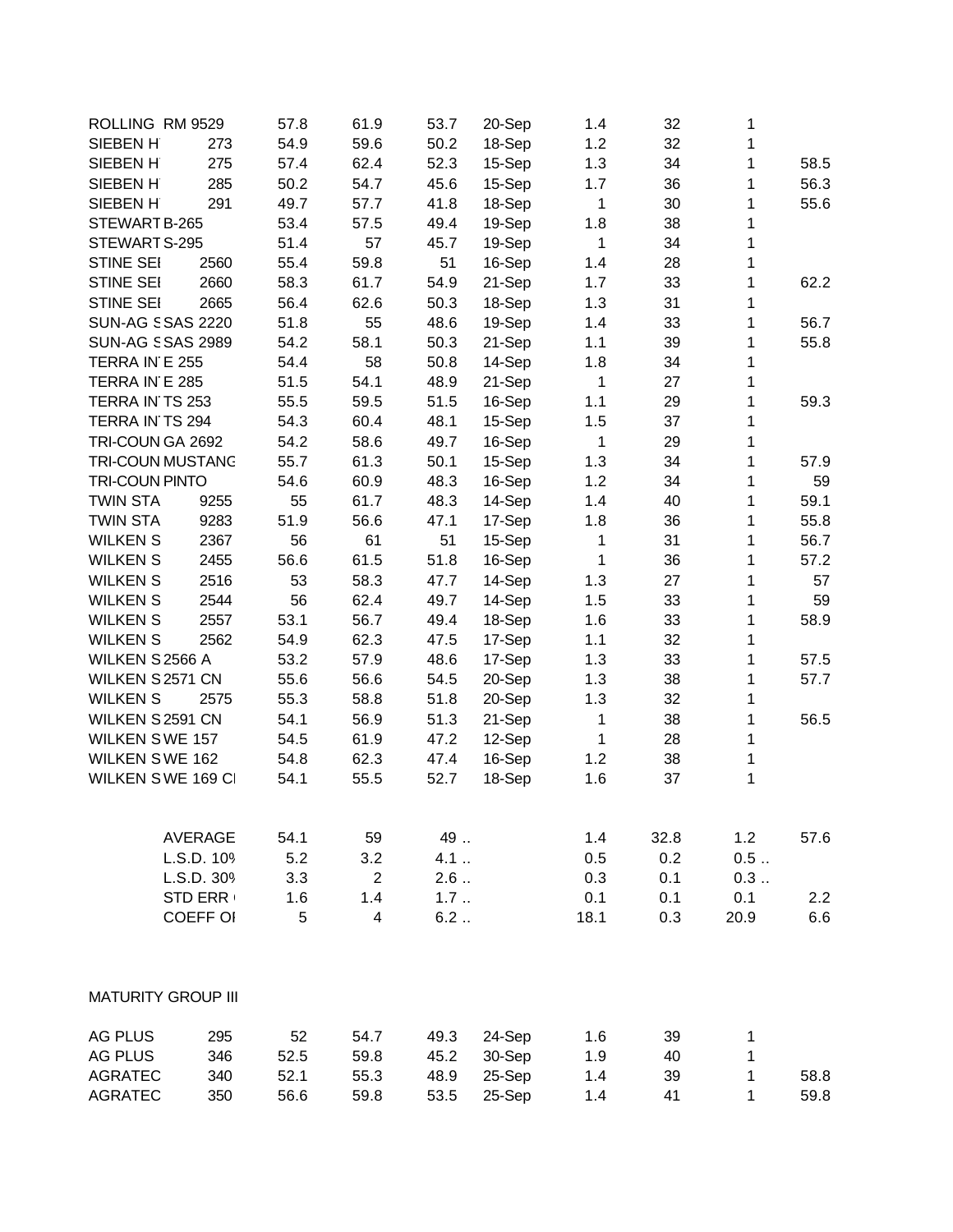| <b>AGRATEC</b><br>362<br>54.7<br>57.7<br>51.7   | $\overline{2}$<br>25-Sep   | 41<br>1<br>58      |
|-------------------------------------------------|----------------------------|--------------------|
| 46.5<br>53.7<br>AGRATEC 3A-75<br>39.2           | 30-Sep<br>2.3              | 41<br>1<br>55.1    |
| 56.6<br>58.6<br>54.6<br><b>AGRATEC</b><br>4304  | 1.8<br>19-Sep              | 1<br>39            |
| AGRIPRO AP 3355<br>55.7<br>58.2<br>53.1         | 21-Sep<br>1.7              | $\mathbf{1}$<br>36 |
| 43.6<br>AGRIPRO AP 3727<br>50.8<br>58.1         | 28-Sep<br>1.6              | 1<br>42            |
| 55<br>58.5<br>BAIRD SE B-3292<br>51.6           | 26-Sep<br>1.6              | 1<br>35            |
| 51.6<br><b>BECK'S SI</b><br>345<br>58.2<br>45.1 | 26-Sep<br>1.3              | 1<br>37            |
| 58.9<br>56.2<br><b>CALLAHAI</b><br>4301<br>57.5 | 22-Sep<br>1.9              | 1<br>43            |
| 55.1<br>51.1<br><b>CALLAHAI</b><br>4315<br>59   | 21-Sep<br>1.9              | 1<br>41            |
| 52.4<br>CALLAHAI 6336 X<br>58.8<br>45.9         | 22-Sep<br>1.2              | 1<br>35            |
| 55.8<br>51.3<br>CALLAHAI 6355 X<br>60.3         | 22-Sep<br>1.6              | 1<br>38            |
| <b>CIBA SEE 3013 Y</b><br>56.9<br>60.4<br>53.4  | 18-Sep<br>1.3              | 1<br>36            |
| 53.5<br>59.3<br>47.6<br><b>CIBA SEE</b><br>3311 | 19-Sep<br>1.5              | 1<br>34<br>56.1    |
| 52.5<br>56.6<br>48.4<br><b>CIBA SEE</b><br>3345 | 22-Sep<br>1.8              | 40<br>1            |
| 54.2<br>59.4<br>49.1<br><b>CIBA SEE</b><br>3362 | 28-Sep<br>$\boldsymbol{2}$ | 1<br>39<br>60.8    |
| <b>CIBA SEE 3522 Y</b><br>56.6<br>58.5<br>54.7  | 1.5<br>23-Sep              | 1<br>42            |
| COLE GR(DYNA-GR(<br>54.6<br>58.6<br>50.5        | 22-Sep<br>1.9              | 1<br>38<br>61.1    |
| COLE GR(DYNA-GR(<br>53.5<br>56.7<br>50.4        | $\overline{2}$<br>27-Sep   | 1<br>62<br>39      |
| COLE GR(DYNA-GR(<br>57.7<br>59.9<br>55.5        | 2.1<br>22-Sep              | 1<br>38            |
| COLE GR(DYNA-GR(<br>55.9<br>59.3<br>52.5        | 21-Sep<br>1.5              | 1<br>38            |
| 58.8<br>56.1<br>CROW'S F X 0332<br>61.4         | 22-Sep<br>1.4              | 1<br>33            |
| CROW'S F X 0333<br>55.3<br>57.9<br>52.7         | $\overline{2}$<br>20-Sep   | 37<br>1            |
| 51.7<br>55.3<br>48.1<br>DAIRYLANDSR-317         | 2.2<br>25-Sep              | 1<br>45<br>56.9    |
| 55.1<br>DAIRYLANDSR-345<br>61<br>49.1           | 26-Sep<br>1.7              | 1<br>39            |
| 57.1<br>55.6<br>DAIRYLANDSR-365<br>58.7         | $\overline{2}$<br>22-Sep   | 1<br>62.1<br>36    |
| 53.9<br>DAIRYLANDSR-370 S<br>58.7<br>49.2       | 25-Sep<br>2.3              | 48<br>1            |
| 53.7<br>DAIRYLANDSR-373<br>57.4<br>61.1         | 26-Sep<br>1.4              | 1<br>61.2<br>39    |
| 58.8<br>58.1<br>DAIRYLANDST-3125<br>59.5        | 22-Sep<br>1.8              | 1<br>61.8<br>40    |
| 56.4<br>DAIRYLANDST-3131<br>58<br>59.5          | 22-Sep<br>2.2              | 1<br>37            |
| 53.5<br>48.9<br>DAIRYLANDST-3308<br>58.1        | 2.1<br>30-Sep              | 1<br>45<br>58      |
| 55.8<br>58.2<br>DEKALB CCX 313<br>53.5          | $\overline{2}$<br>23-Sep   | 1<br>59.3<br>37    |
| DEKALB CCX 314<br>51<br>56.5<br>62.1            | 1.6<br>25-Sep              | 1<br>61.1<br>38    |
| 58.1<br>51.7<br>DEKALB CCX 340 C<br>54.9        | 25-Sep<br>1.5              | 1<br>60.1<br>41    |
| DEKALB CCX 351<br>52.7<br>55.2<br>50.2          | 27-Sep<br>1.7              | 1<br>36            |
| 52.1<br>DEKALB CCX 368<br>54.4<br>49.8          | 26-Sep<br>1.5              | 1<br>39            |
| DEKALB CCX 377<br>54.1<br>55.6<br>52.6          | 24-Sep<br>1.8              | 43<br>1<br>58.6    |
| 52.1<br>DEKALB CCX 399<br>54<br>50.2            | $\overline{c}$<br>26-Sep   | 59.3<br>40<br>1    |
| 53.3<br>55.3<br>51.4<br><b>FREEDOM</b><br>4347  | 25-Sep<br>2.1              | 41<br>1            |
| FREEDOM 4350 SCN<br>58.7<br>60.3<br>57.1        | 21-Sep<br>1.6              | 43<br>1            |
| 59.8<br>49.2<br><b>FREEDOM</b><br>4355<br>54.5  | 27-Sep<br>2.2              | 1<br>36            |
| GOLDEN IH-1328<br>54.3<br>59.9<br>48.8          | 24-Sep<br>1.1              | 1<br>36<br>57.5    |
| 50<br>GOLDEN IH-1353<br>53.6<br>57.3            | 26-Sep<br>1.9              | 1<br>40<br>59.8    |
| GOLDEN IX-310<br>57.3<br>59.4<br>55.1           | 21-Sep<br>1.7              | 1<br>40            |
| GREAT LAGL 3145<br>56.2<br>60.5<br>51.8         | 18-Sep<br>2.1              | 1<br>36<br>59.6    |
| GRIFFITH PL 2738 X<br>58<br>61.2<br>54.8        | 22-Sep<br>1.7              | 41<br>1            |
| 56<br>GRIFFITH PL 3030<br>59.5<br>52.4          | 21-Sep<br>2.1              | 37<br>1<br>61.3    |
| 51.3<br><b>GRIFFITH PL 3145</b><br>56.6<br>61.9 | 23-Sep<br>1.4              | 61.2<br>36<br>1    |
| 55.6<br>GROWMA HS E 323<br>61.2<br>49.9         | 26-Sep<br>1.7              | 41<br>1            |
| 60.9<br>GROWMA HS E 324<br>57.4<br>54           | 28-Sep<br>1.7              | 40<br>1            |
| GROWMA HS E 332<br>56.7<br>58.1<br>55.3         | 26-Sep<br>1.9              | 1<br>38            |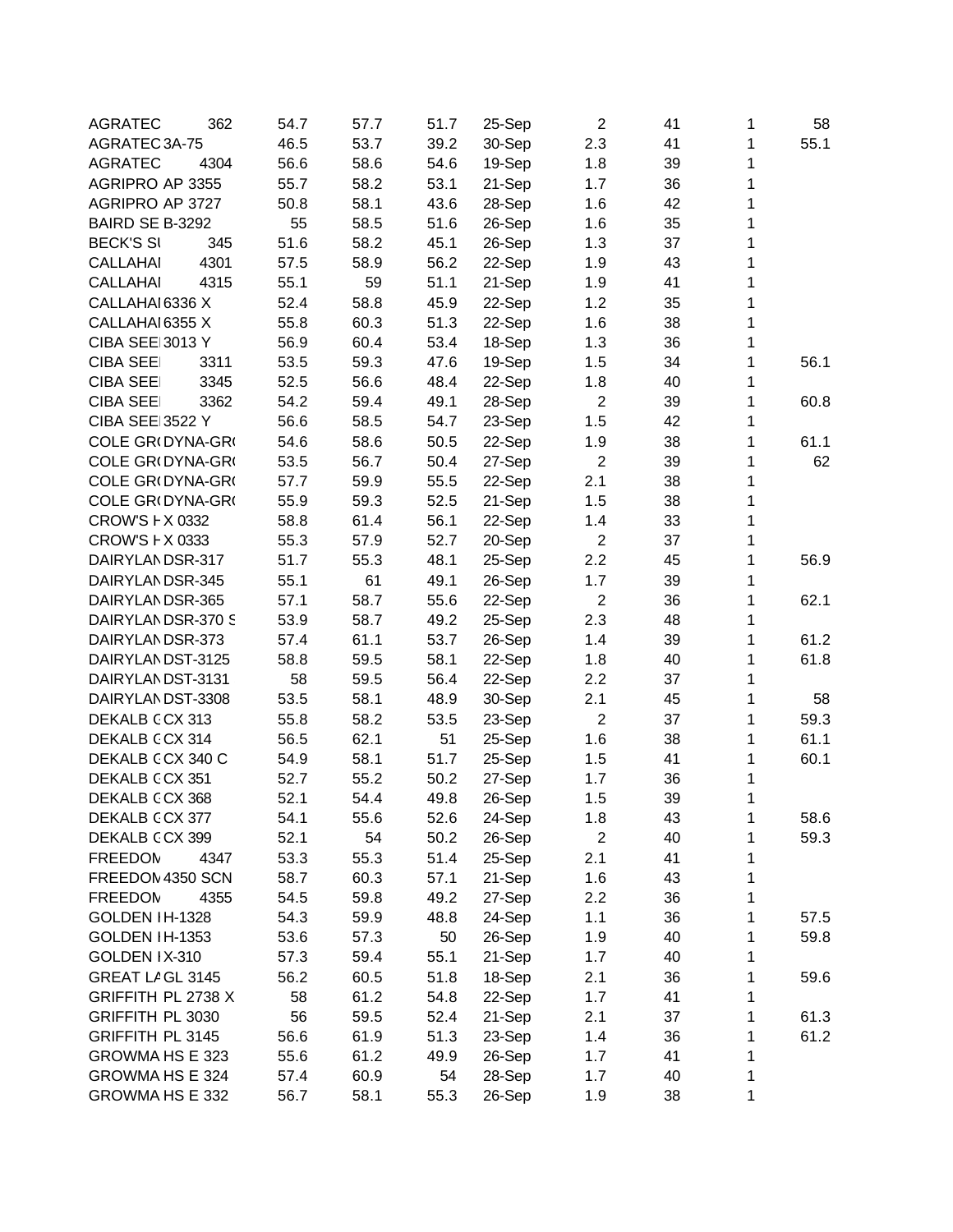| <b>GROWMA HS E 342</b>  | 52.6 | 59.1 | 46.1 | 27-Sep | 2.1              | 39 | 1 |      |
|-------------------------|------|------|------|--------|------------------|----|---|------|
| GROWMA HS E 351         | 55.3 | 61.4 | 49.2 | 29-Sep | 1.9              | 40 | 1 |      |
| <b>GUTWEIN</b><br>7300  | 55.7 | 59.7 | 51.7 | 20-Sep | 1.7              | 37 | 1 |      |
| HARMS S HSF 1300        | 60.9 | 64   | 57.8 | 19-Sep | 1.4              | 34 | 1 |      |
| HARMS S HSF 5305        | 49.8 | 56.9 | 42.7 | 28-Sep | 1.7              | 40 | 1 |      |
| <b>HOBLIT SI HB 330</b> | 53.9 | 58.9 | 48.9 | 21-Sep | 1.1              | 38 | 1 | 57.6 |
| HOBLIT SIHB 347         | 51   | 56.6 | 45.3 | 24-Sep | 1.6              | 41 | 1 |      |
| I.C.I. SEEI D-321       | 58.1 | 61.1 | 55.1 | 19-Sep | 1.9              | 37 | 1 | 61.5 |
| I.C.I. SEEI D-330 STS   | 54.7 | 59.8 | 49.7 | 24-Sep | 1.5              | 36 | 1 |      |
| I.C.I. SEEI D-337       | 56   | 56.5 | 55.5 | 18-Sep | 1.8              | 35 | 1 | 61.4 |
| I.C.I. SEEI D-371       | 56.1 | 60.9 | 51.3 | 27-Sep | 2.2              | 39 | 1 | 61.9 |
| <b>INTERSTA</b><br>9233 | 55.7 | 60.5 | 50.9 | 24-Sep | 1.5              | 37 | 1 | 59.8 |
| <b>INTERSTA</b><br>9432 | 56.9 | 61.6 | 52.2 | 26-Sep | $\overline{2}$   | 38 | 1 |      |
| 9436<br><b>INTERSTA</b> | 53.3 | 56.9 | 49.7 | 27-Sep | 1.9              | 39 | 1 | 57   |
| 9536<br><b>INTERSTA</b> | 54.4 | 58.8 | 49.9 | 20-Sep | 1.9              | 36 | 1 |      |
| <b>INTERSTA</b><br>9539 | 50.5 | 54.8 | 46.3 | 26-Sep | 2.1              | 40 | 1 |      |
| J.G. LIMIT JG EXP 38    | 53.3 | 60.2 | 46.4 | 29-Sep | 1.8              | 41 | 1 | 61.1 |
| KALTENBIKB 315          | 54.7 | 60   | 49.5 | 27-Sep | 1.3              | 37 | 1 |      |
| KALTENBIKB 325          | 56.8 | 61.3 | 52.3 | 24-Sep | 1.8              | 39 | 1 |      |
| <b>KRUGER : K-3232</b>  | 59.4 | 62.5 | 56.3 | 21-Sep | 1.4              | 36 | 1 | 65.8 |
| <b>KRUGER : K-3333</b>  | 54.6 | 58.1 | 51.2 | 21-Sep | 2.1              | 37 | 1 | 61   |
| <b>KRUGER : K-3434</b>  | 58.4 | 61   | 55.8 | 23-Sep | 1.7              | 40 | 1 | 64   |
| <b>KRUGER : K-3505</b>  | 57.3 | 60.1 | 54.4 | 22-Sep | 2.1              | 38 | 1 | 62.9 |
| <b>KRUGER : K-3525</b>  | 61.6 | 64.9 | 58.3 |        | 1.7              | 38 | 1 | 65.1 |
|                         |      |      |      | 19-Sep |                  |    | 1 | 61.3 |
| <b>KRUGER : K-3535</b>  | 55.3 | 59.1 | 51.5 | 26-Sep | 1.4              | 38 |   |      |
| <b>KRUGER : K-3606</b>  | 59.7 | 62   | 57.5 | 20-Sep | 1.6              | 35 | 1 | 64.4 |
| <b>KRUGER : K-3636</b>  | 51.1 | 56   | 46.2 | 24-Sep | 1.6              | 38 | 1 | 59.8 |
| <b>KRUGER : K-3727</b>  | 56.1 | 59.9 | 52.3 | 27-Sep | 2.1              | 37 | 1 | 61.5 |
| <b>KRUGER : K-3769+</b> | 54.8 | 58   | 51.6 | 24-Sep | $\overline{2}$   | 36 | 1 |      |
| <b>KRUGER : K-4040</b>  | 56.6 | 61.3 | 51.9 | 1-Oct  | 1.9              | 42 | 1 |      |
| KRUGER : KB-3505        | 59   | 61.2 | 56.9 | 23-Sep | 1.9              | 37 | 1 |      |
| KSC/CHAIK-3303          | 60.1 | 62.9 | 57.3 | 25-Sep | 1.3              | 38 | 1 |      |
| KSC/CHAIK-3444 SC       | 57.9 | 61.4 | 54.4 | 22-Sep | 1.4              | 42 | 1 |      |
| KSC/CHAIK-3515          | 55.1 | 56.7 | 53.4 | 23-Sep | 1.7              | 39 | 1 |      |
| KSC/CHAI K-3525 E       | 57.3 | 63.6 | 51   | 22-Sep | 1.9              | 38 | 1 |      |
| LEWIS HY 3100 STS       | 54.3 | 59.7 | 49   | 21-Sep | 1.6              | 38 | 1 |      |
| LEWIS HY 3204 STS       | 52   | 54.8 | 49.3 | 23-Sep | 1.1              | 39 | 1 |      |
| <b>LEWIS HY</b><br>322  | 53.2 | 57.4 | 49.1 | 23-Sep | 2.1              | 39 | 1 |      |
| <b>LEWIS HY</b><br>349  | 52.3 | 55.9 | 48.6 | 25-Sep | 2.1              | 41 | 1 | 60.3 |
| <b>LEWIS HY</b><br>390  | 52.8 | 60   | 45.6 | 28-Sep | 1.7              | 44 | 1 |      |
| LG SEEDSLG 6327         | 55.7 | 59.8 | 51.6 | 23-Sep | $\boldsymbol{2}$ | 36 | 1 |      |
| LG SEEDSLG 6335         | 56.5 | 60.3 | 52.7 | 22-Sep | 1.3              | 36 | 1 |      |
| LG SEEDSNB 3708         | 51.7 | 56   | 47.3 | 28-Sep | 2.1              | 40 | 1 | 59   |
| <b>LYNKS SE</b><br>5318 | 57.9 | 61.6 | 54.3 | 23-Sep | 1.6              | 39 | 1 |      |
| <b>LYNKS SE</b><br>5373 | 53   | 56.5 | 49.6 | 26-Sep | 1.9              | 37 | 1 | 60.2 |
| <b>MERSCHI COOLIDGI</b> | 53.6 | 58.8 | 48.4 | 26-Sep | 1.7              | 38 | 1 | 60.1 |
| <b>MERSCHI EISENHO\</b> | 47.4 | 53.4 | 41.4 | 30-Sep | 2.2              | 44 | 1 | 56   |
| <b>MERSCHI FILLMORE</b> | 57   | 62.6 | 51.3 | 22-Sep | 1.6              | 37 | 1 | 64.2 |
| MERSCHI HOOVER I        | 53.8 | 57.8 | 49.8 | 18-Sep | 1.8              | 37 | 1 | 58.9 |
| <b>MERSCHI KENNEDY</b>  | 52.9 | 56.6 | 49.3 | 23-Sep | $\overline{2}$   | 37 | 1 | 62   |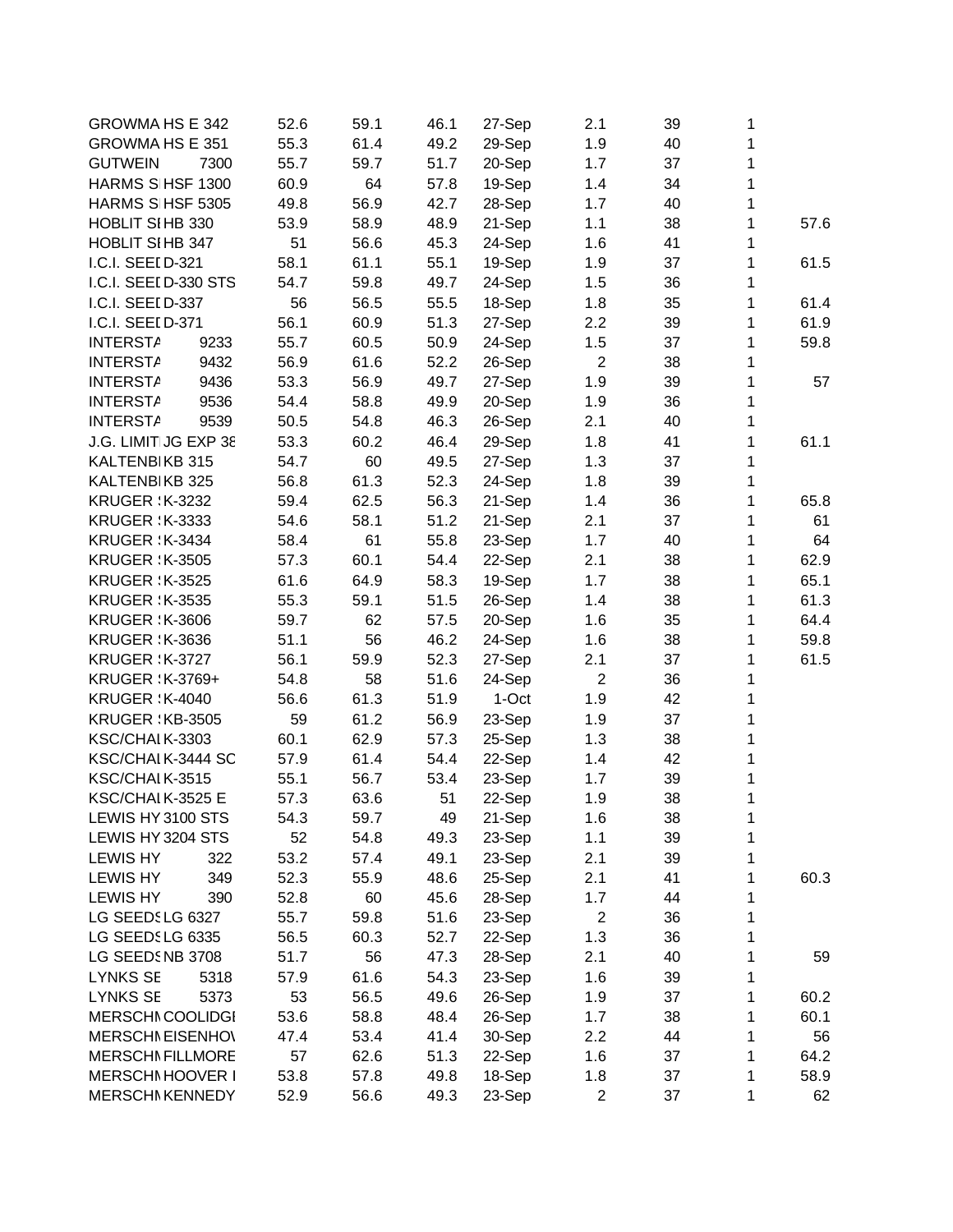| <b>MERSCHI TRUMAN I</b>            |      | 57.8 | 60.3 | 55.3 | 26-Sep           | $\overline{2}$ | 39 | 1 | 63.9 |
|------------------------------------|------|------|------|------|------------------|----------------|----|---|------|
| <b>MYCOGEN</b>                     | 356  | 53   | 57.2 | 48.7 | 24-Sep           | 1.4            | 36 | 1 | 59   |
| <b>MYCOGEN</b>                     | 360  | 56.1 | 60.6 | 51.6 | 23-Sep           | 1.9            | 38 | 1 |      |
| NORTHRUS 30-06                     |      | 56.7 | 62.1 | 51.4 | 21-Sep           | 1.2            | 39 | 1 | 61.8 |
| NORTHRUS 35-35                     |      | 54   | 57.3 | 50.7 | 25-Sep           | 1.2            | 37 | 1 | 59.8 |
| NORTHRUX 9531                      |      | 56.3 | 60.2 | 52.3 | 21-Sep           | 1.4            | 37 | 1 |      |
| <b>PIONEER</b>                     | 9304 | 56   | 62.5 | 49.5 | 19-Sep           | 1              | 33 | 1 | 58.6 |
| <b>PIONEER</b>                     | 9305 | 54.3 | 58.3 | 50.4 | 15-Sep           | 1.6            | 33 | 1 |      |
| <b>PIONEER</b>                     | 9321 | 55.7 | 57.6 | 53.7 | 20-Sep           | 2.5            | 39 | 1 | 61.1 |
| <b>PIONEER</b>                     | 9323 | 52.4 | 56.3 | 48.5 | 21-Sep           | 1.4            | 38 | 1 |      |
| <b>PIONEER</b>                     | 9342 | 51.5 | 54.7 | 48.2 | 21-Sep           | 1.7            | 35 | 1 | 55.8 |
| <b>PIONEER</b>                     | 9343 | 55.9 | 60.9 | 51   | 22-Sep           | 1.8            | 37 | 1 |      |
| <b>PIONEER</b>                     | 9352 | 58.1 | 62.9 | 53.4 | 23-Sep           | 1.9            | 39 | 1 |      |
| <b>PIONEER</b>                     | 9362 | 57.2 | 60.3 | 54.1 | 20-Sep           | 1.3            | 34 | 1 | 59.4 |
| <b>PIONEER</b>                     | 9381 | 57.6 | 62.3 | 53   | 25-Sep           | 1.7            | 35 | 1 | 61.6 |
| <b>PIONEER</b>                     | 9392 | 54.1 | 61.2 | 47   | 28-Sep           | 1.6            | 40 | 1 | 59.9 |
| PRAIRIE 5 PSF 350 N                |      | 55.9 | 56.9 | 54.8 | 22-Sep           | 1.5            | 42 | 1 |      |
| PRAIRIE SPSF 368 A                 |      | 52.8 | 56.3 | 49.4 | 23-Sep           | 2.2            | 41 | 1 |      |
| <b>PUBLIC V<sub>1</sub>2007 BC</b> |      | 52.3 | 56.9 | 47.6 | 18-Sep           | 1.4            | 35 | 1 |      |
| PUBLIC V/CHARLES                   |      | 50.1 | 54.9 | 45.3 | 27-Sep           | 1.1            | 21 | 1 |      |
| PUBLIC V/EDISON                    |      | 51.2 | 57.7 | 44.7 | 20-Sep           | 1.8            | 37 | 1 | 56.5 |
| PUBLIC V/IA 3003                   |      | 56.1 | 61.5 | 50.8 | 15-Sep           | 1.2            | 32 | 1 | 57.5 |
| PUBLIC V/IA 3004                   |      | 58   | 62.1 | 54   | 17-Sep           | 1.8            | 38 | 1 |      |
| PUBLIC V/IROQUOIS                  |      | 55.4 | 56.8 | 54   |                  | 2.2            | 38 | 1 | 59.2 |
| PUBLIC V/LINFORD                   |      | 49.7 | 53.2 | 46.2 | 19-Sep<br>29-Sep |                |    | 1 | 53.9 |
|                                    |      |      |      |      |                  | 2.9            | 43 |   |      |
| PUBLIC V/MACON                     |      | 52.9 | 56.3 | 49.5 | 25-Sep           | 1.8            | 38 | 1 | 59.4 |
| PUBLIC V/PIATT                     |      | 53.9 | 56.1 | 51.7 | 22-Sep           | 1.8            | 42 | 1 | 58.6 |
| PUBLIC V/ PROBST                   |      | 53   | 56   | 50.1 | 23-Sep           | $\overline{2}$ | 38 | 1 | 58   |
| PUBLIC V <sub>/</sub> RESNIK       |      | 51.7 | 55.3 | 48.2 | 23-Sep           | 1.6            | 37 | 1 | 54.7 |
| PUBLIC V/SALINE                    |      | 51.3 | 55.3 | 47.4 | 29-Sep           | 2.4            | 45 | 1 | 55.1 |
| PUBLIC V/THORNE                    |      | 54.5 | 58.5 | 50.5 | 26-Sep           | 1.9            | 38 | 1 | 58.6 |
| PUBLIC V/YALE                      |      | 53.1 | 56.2 | 50   | 29-Sep           | 1.9            | 42 | 1 | 57   |
| <b>SCOTT'S (95139 R</b>            |      | 50   | 51.4 | 48.5 | 24-Sep           | 2.3            | 42 | 1 |      |
| <b>SCOTT'S (95237 R</b>            |      | 53.4 | 55.6 | 51.2 | 27-Sep           | 1.9            | 42 | 1 |      |
| <b>SCOTT'S (COLUMBC</b>            |      | 58.5 | 59.4 | 57.6 | 25-Sep           | 1.4            | 42 | 1 |      |
| <b>SCOTT'S (MAVERICI</b>           |      | 54.6 | 59.7 | 49.5 | 27-Sep           | 2.3            | 43 | 1 |      |
| <b>SCOTT'S (SENTRA</b>             |      | 53.8 | 56.3 | 51.4 | 29-Sep           | 1.6            | 38 | 1 |      |
| SIEBEN H                           | 331  | 55.5 | 59.7 | 51.4 | 19-Sep           | 1.6            | 36 | 1 | 59.4 |
| <b>STEWART CHARLES</b>             |      | 52.9 | 57.4 | 48.4 | 26-Sep           | 1.1            | 23 | 1 | 59.5 |
| <b>STINE SEI</b>                   | 3171 | 59.4 | 65.3 | 53.5 | 24-Sep           | 1.5            | 38 | 1 |      |
| STINE SEI                          | 3275 | 59.5 | 60.2 | 58.8 | 23-Sep           | $\overline{c}$ | 35 | 1 |      |
| STINE SEI                          | 3630 | 57.6 | 60.8 | 54.4 | 23-Sep           | 2.2            | 37 | 1 | 64.3 |
| <b>STINE SEI</b>                   | 3660 | 59.6 | 63.3 | 55.9 | 25-Sep           | 1.6            | 39 | 1 | 64.1 |
| STINE SEI                          | 3680 | 54.7 | 61.6 | 47.8 | 27-Sep           | 1.6            | 37 | 1 | 61   |
| STONE SISE-3101                    |      | 59.6 | 63.6 | 55.5 | 21-Sep           | 1.5            | 41 | 1 |      |
| <b>SUN-AG SSAS 3172</b>            |      | 55.4 | 58.7 | 52.2 | 25-Sep           | 1.4            | 34 | 1 | 58.3 |
| TERRA IN E 315                     |      | 60.2 | 63.1 | 57.3 | 23-Sep           | 1.6            | 41 | 1 |      |
| TERRA IN E 364                     |      | 57.8 | 61.5 | 54.1 | 27-Sep           | 1.7            | 37 | 1 |      |
| TERRA IN E 374                     |      | 58   | 61.8 | 54.2 | 27-Sep           | $\overline{2}$ | 37 | 1 |      |
| <b>TERRA IN TORCH</b>              |      | 56.7 | 61.2 | 52.2 | 23-Sep           | 1.8            | 40 | 1 | 61.3 |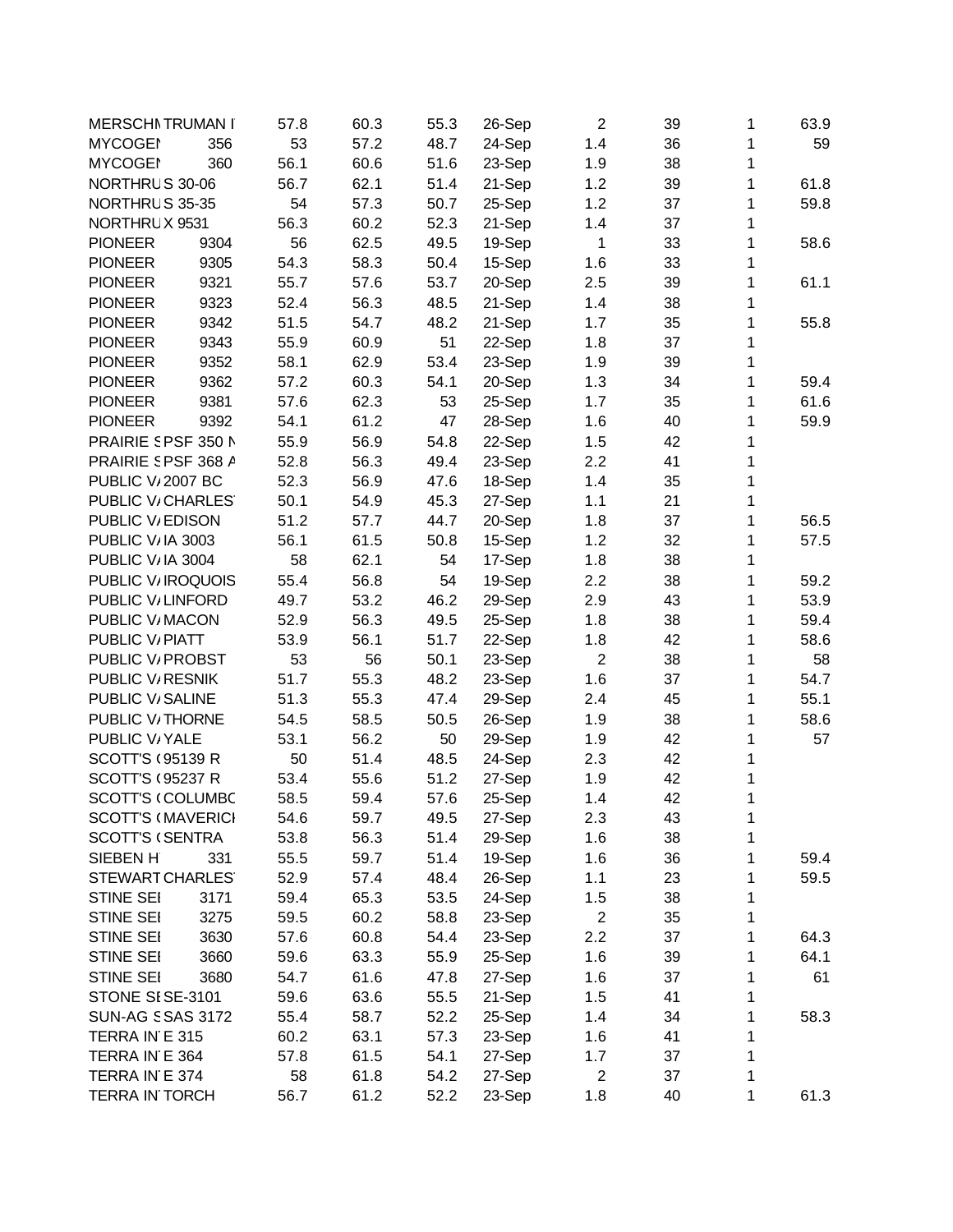| TERRA IN TS 345            | 54   | 60.6 | 47.5 | 27-Sep | 1.4              | 38                   | 1                    |      |
|----------------------------|------|------|------|--------|------------------|----------------------|----------------------|------|
| <b>TRISLER : TRISOY 3(</b> | 54.1 | 57.2 | 50.9 | 21-Sep | 1.6              | 36                   | 1                    | 58.3 |
| <b>TRISLER : TRISOY 32</b> | 54.8 | 58.4 | 51.1 | 24-Sep | 1.6              | 35                   | 1                    |      |
| <b>TRISLER : TRISOY 32</b> | 57.8 | 62.9 | 52.7 | 24-Sep | 1.4              | 41                   | $\mathbf{1}$         |      |
| <b>TRISLER : TRISOY 3:</b> | 58.1 | 61.1 | 55.1 | 23-Sep | 1.8              | 35                   | 1                    | 62.6 |
| <b>TRISLER : TRISOY 36</b> | 52.2 | 55.3 | 49   | 27-Sep | 2.2              | 38                   | 1                    | 59.7 |
| <b>TRISLER : TRISOY 37</b> | 58.9 | 62.4 | 55.3 | 30-Sep | 1.6              | 36                   | 1                    |      |
| <b>TWIN STA</b><br>9323    | 56.7 | 62   | 51.5 | 20-Sep | 1.2              | 38                   | 1                    | 58.4 |
| <b>TWIN STA</b><br>9327    | 52.7 | 58.6 | 46.8 | 26-Sep | 2.2              | 44                   | 1                    | 56.1 |
| <b>TWIN STA</b><br>9344    | 53.5 | 56.9 | 50   | 23-Sep | 2.1              | 39                   | 1                    | 60.2 |
| 9365<br><b>TWIN STA</b>    | 56.7 | 59.6 | 53.9 | 25-Sep | 1.6              | 42                   | 1                    | 60.3 |
| 3406<br><b>WILKEN S</b>    | 55.5 | 59.6 | 51.5 | 19-Sep | 2.1              | 36                   | 1                    | 60.2 |
| WILKEN S3431 N             | 59.3 | 60.7 | 58   | 23-Sep | 1.9              | 40                   | 1                    |      |
| <b>WILKEN S</b><br>3478    | 58.2 | 62.6 | 53.8 | 24-Sep | 1.9              | 37                   | 1                    |      |
| <b>WILKEN SWE 154</b>      | 57.3 | 59.8 | 54.9 | 21-Sep | 1.5              | 41                   | 1                    | 60.9 |
| <b>WILKEN SWE 158</b>      | 57.9 | 61.3 | 54.5 | 21-Sep | 1.5              | 39                   | $\mathbf 1$          |      |
| <b>WILKEN SWE 159</b>      | 57   | 59.8 | 54.3 | 22-Sep | 1.8              | 37                   | $\mathbf{1}$         |      |
| <b>WILKEN SWE 166</b>      | 59.1 | 64.2 | 53.9 | 23-Sep | 1.4              | 34                   | $\mathbf 1$          |      |
| <b>WILKEN SWE 170</b>      | 53.2 | 56.7 | 49.7 | 25-Sep | 1.3              | 39                   | $\mathbf{1}$         |      |
| WILKEN SWE 172 CI          | 57.7 | 59.9 | 55.6 | 25-Sep | 1.3              | 41                   | $\mathbf{1}$         |      |
|                            |      |      |      |        |                  |                      |                      |      |
| <b>AVERAGE</b>             | 55.2 | 59   | 51.1 |        | 1.7              | 38.6                 | $\mathbf{1}$         | 59.9 |
| L.S.D. 109                 | 5.5  | 3.6  | 4.1  |        | 0.5              | 0.1                  | 0.1                  |      |
| L.S.D. 309                 | 3.5  | 2.3  | 2.6  |        | 0.3              | 0                    | 0.1                  |      |
| <b>STD ERR</b>             | 1.7  | 1.6  | 1.8  |        | 0.2              | 0                    | $\pmb{0}$            | 2.4  |
| <b>COEFF OI</b>            | 5.2  | 4.5  | 6    |        | 16.4             | 0.1                  | 7.2                  | 7.1  |
|                            |      |      |      |        |                  |                      |                      |      |
| <b>MATURITY GROUP IV</b>   |      |      |      |        |                  |                      |                      |      |
| <b>CIBA SEE 4305 Y</b>     | 52.2 | 55.7 | 48.6 | 29-Sep | 2.3              | 46                   | 1                    |      |
| COLE GR(DYNA-GR(           | 49.1 | 55.3 | 43   | 27-Sep | $\boldsymbol{2}$ | 38                   | 1                    | 57.2 |
| COLE GR(DYNA-GR(           | 52.9 | 59.5 | 46.4 | 29-Sep | 2.1              | 41                   | 1                    | 59.3 |
| KSC/CHAI K-4040+           | 59   | 66.5 | 51.6 | 29-Sep | 2.1              | 42                   | 1                    |      |
| KSC/CHAIK-4101+            | 54.1 | 62.3 | 45.9 | 28-Sep | 2.1              | 39                   | 1                    |      |
| PUBLIC V/BRONSON           | 51.1 | 52.3 | 49.9 | 27-Sep | 2.8              | 43                   | 1                    | 52.6 |
| PUBLIC V/FLYER             | 49.4 | 53.1 | 45.7 | 26-Sep | 1.8              | 40                   | 1                    | 55.1 |
| PUBLIC V/HAMILTON          | 56.4 | 59.8 | 53   | 24-Sep | 2.2              | 36                   | 1                    | 56.6 |
| <b>SCOTT'S (BULLDOG</b>    | 51.2 | 55.8 | 46.5 | 28-Sep | $\overline{2}$   | 39                   | 1                    |      |
|                            |      |      |      |        |                  |                      |                      |      |
| <b>AVERAGE</b>             | 53   | 57.3 | 48.1 |        | 2.1              | 40.6                 | $\mathbf{1}$         | 56.2 |
| L.S.D. 109                 | 6.4  | 4.2  | 5    |        | 0.6              |                      |                      |      |
| L.S.D. 309                 | 4    | 2.6  | 3.1  |        | 0.4              | $\ddot{\phantom{1}}$ | $\ddot{\phantom{1}}$ |      |
| <b>STD ERR</b>             | 1.9  | 1.7  | 2.1  |        | 0.2              | Ω,                   | Ω,                   | 2.5  |
| <b>COEFF OI</b>            |      |      | 7.5  |        | 14.6             | Ω,                   |                      |      |
|                            | 6.3  | 5.3  |      |        |                  |                      |                      | 7.7  |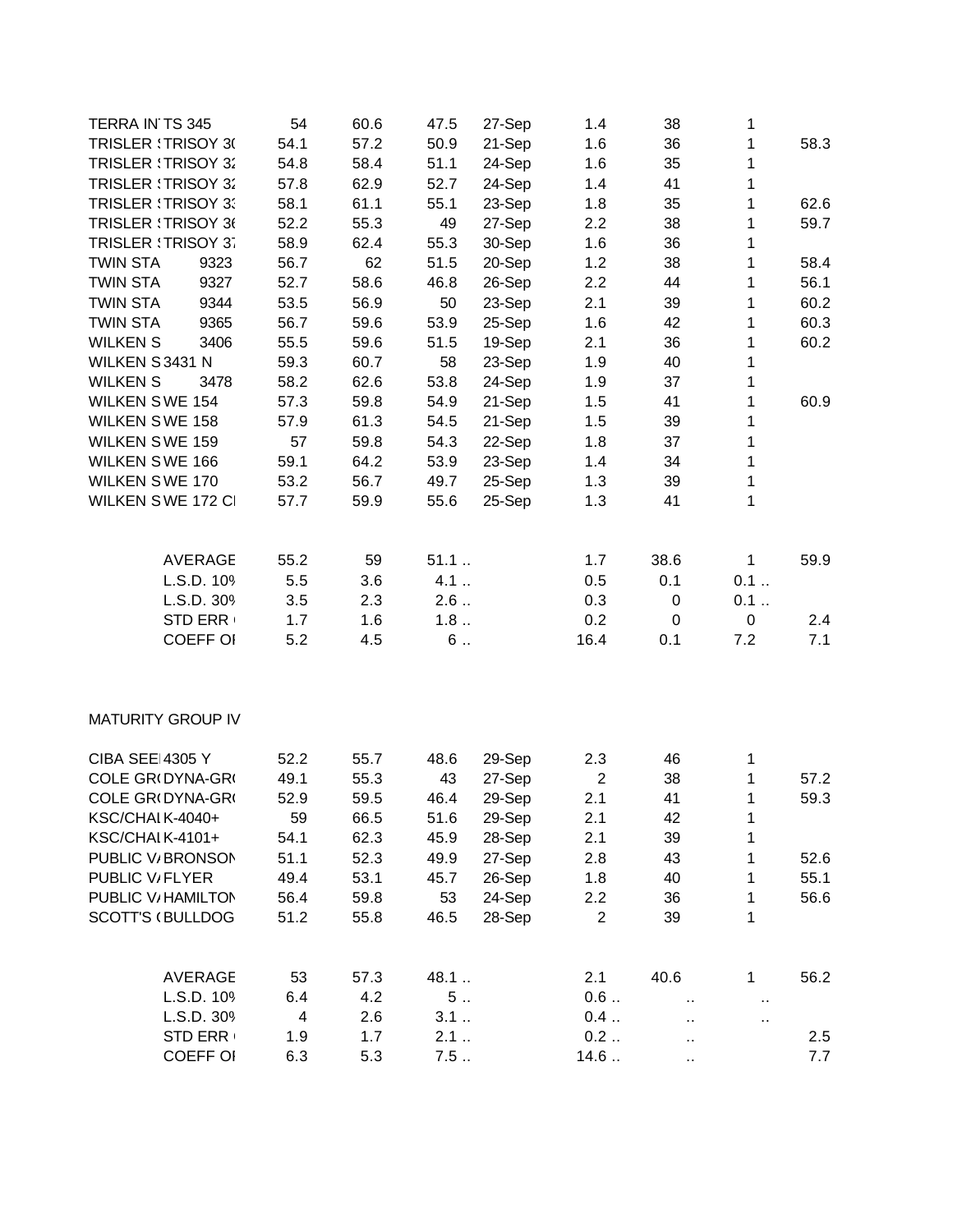Ave 3 yr bu/a

> 52.3 52.4

57.4

56.5

56.8

58.2 55.5

59.4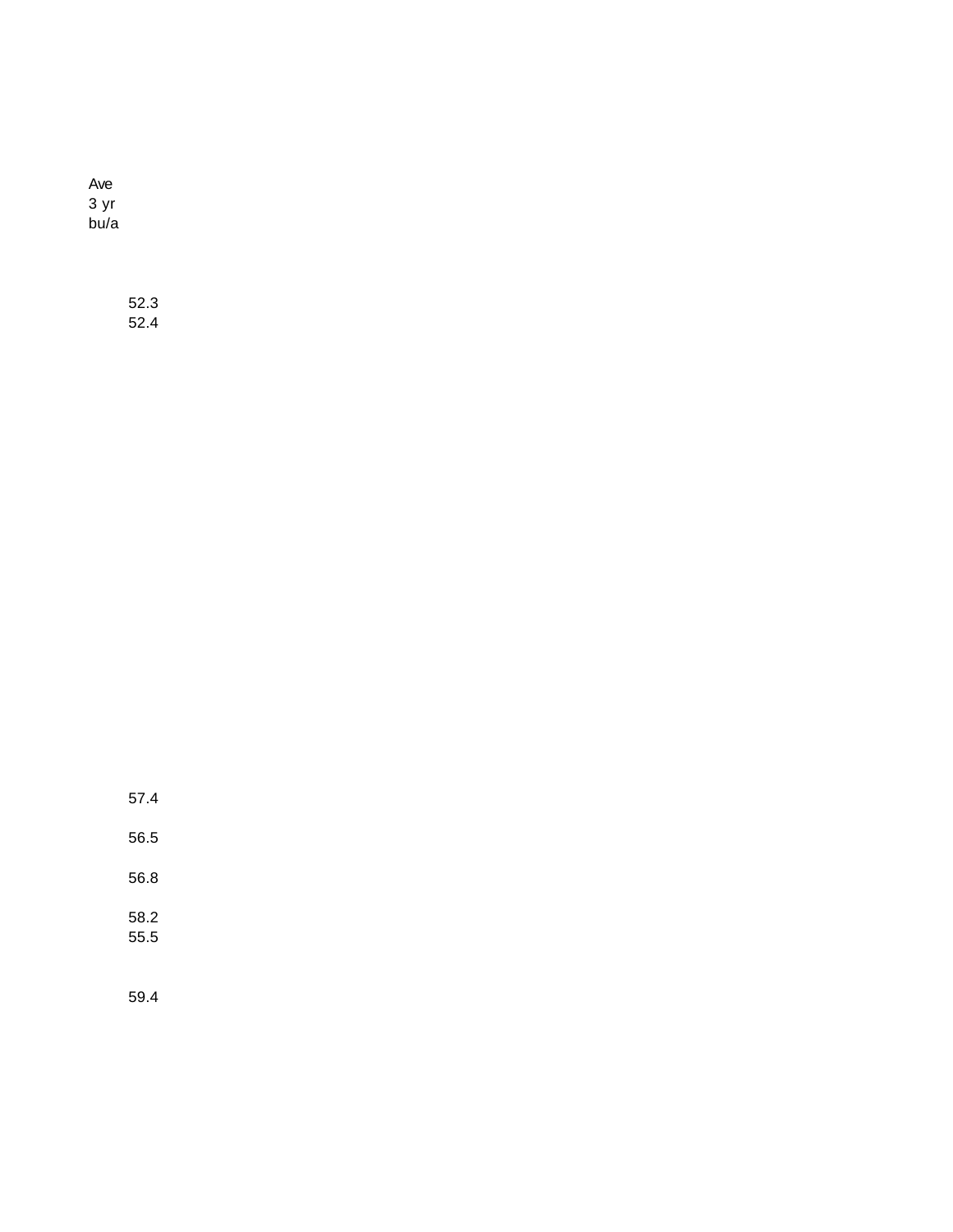58.3 57.3 58.4

59.6

54.2 55.2

58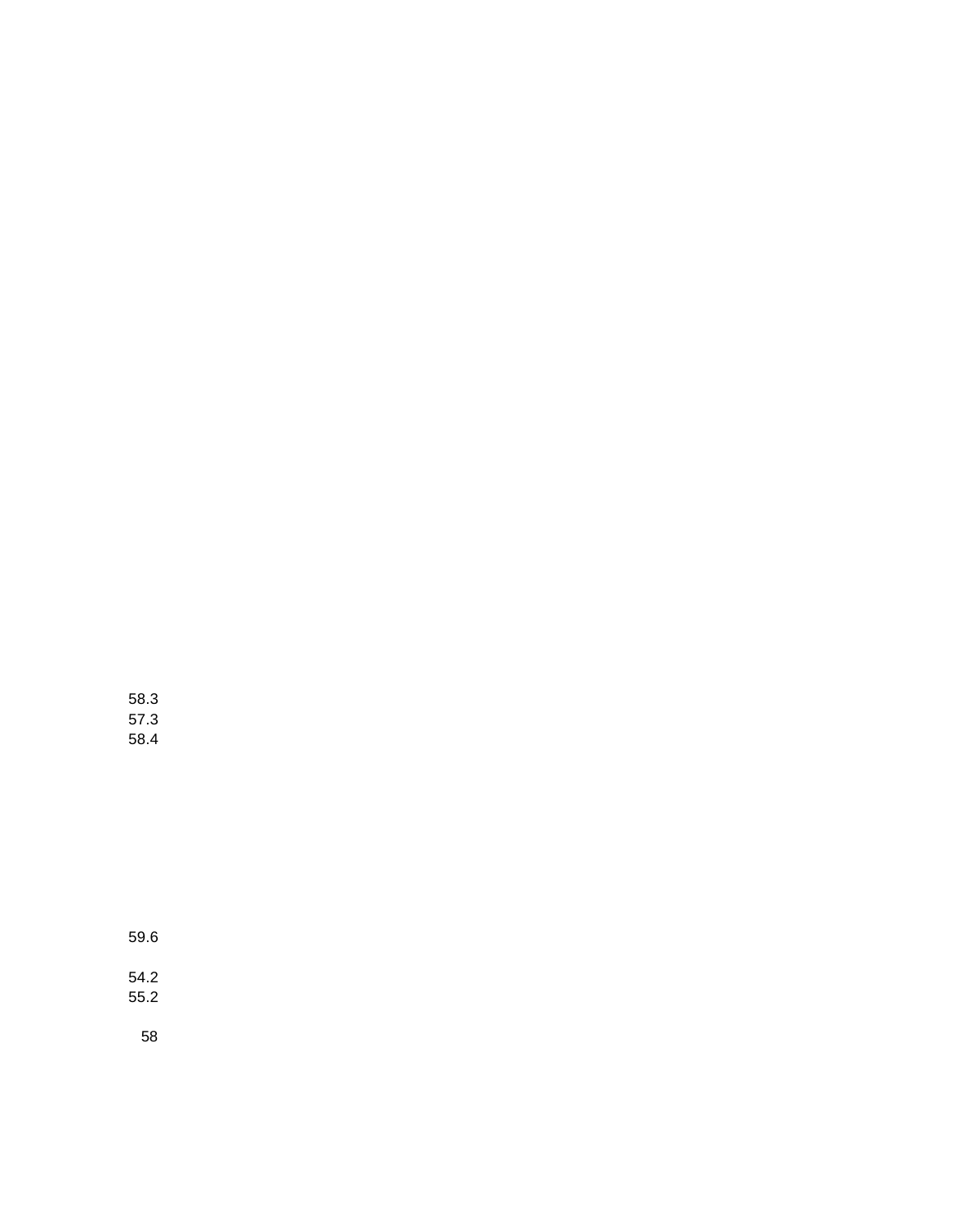| 55.2<br>55.4 |  |  |
|--------------|--|--|
|              |  |  |
| 57.3<br>56.4 |  |  |
| 59.3         |  |  |
| 56.6<br>59.3 |  |  |
| 55.3         |  |  |
| 56.6<br>57.7 |  |  |
| 57.9<br>55.4 |  |  |
| 56.4         |  |  |
|              |  |  |

56.7

.. ..

1.9 5.8

59.3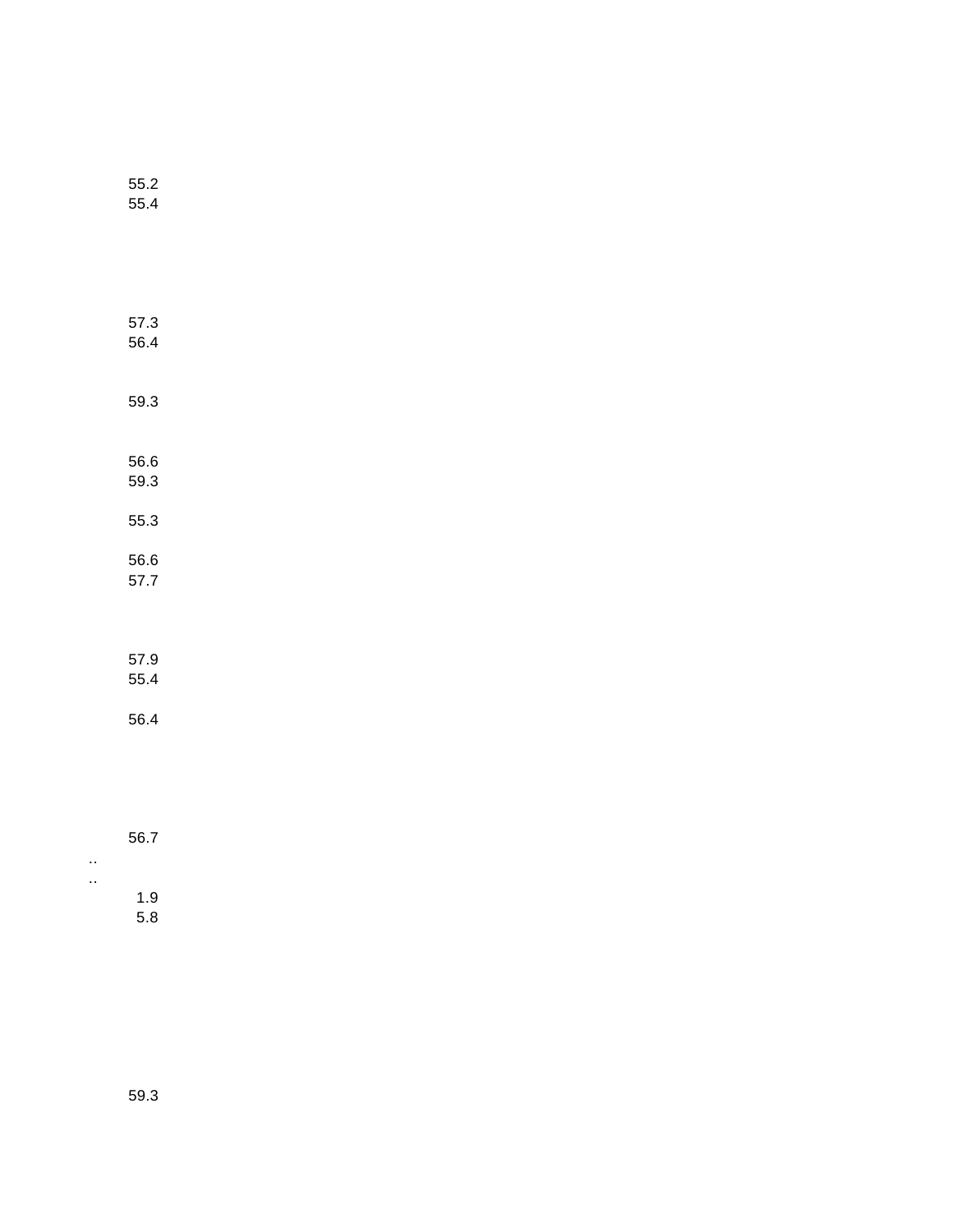| 56.9 |  |
|------|--|
| 60.3 |  |

56.4

61.7

59.2 60.7 60.5

58.7 59.2

61.3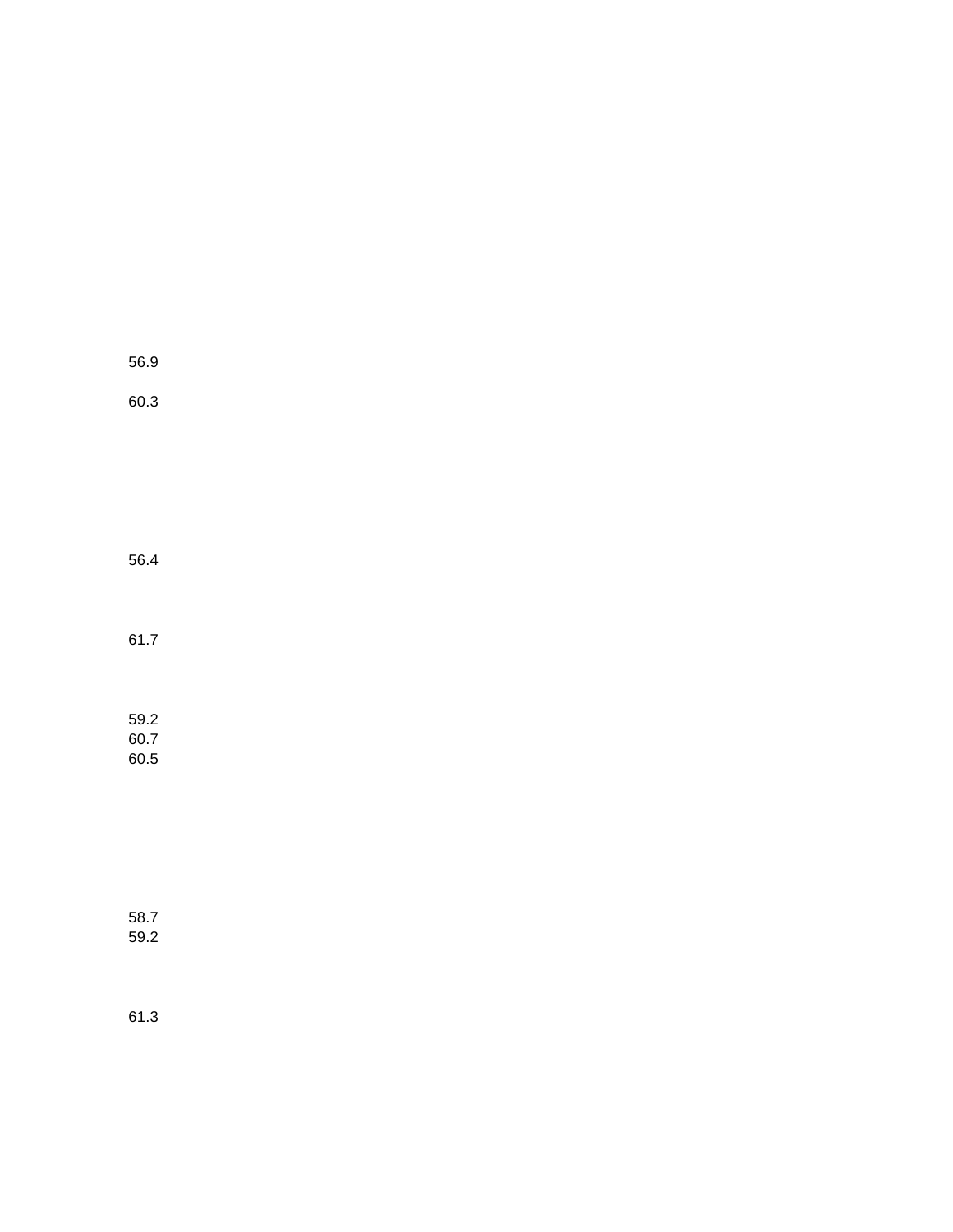61.3 60.3

61.7

62.6

59.3 58.5 55.4 59.9 61.5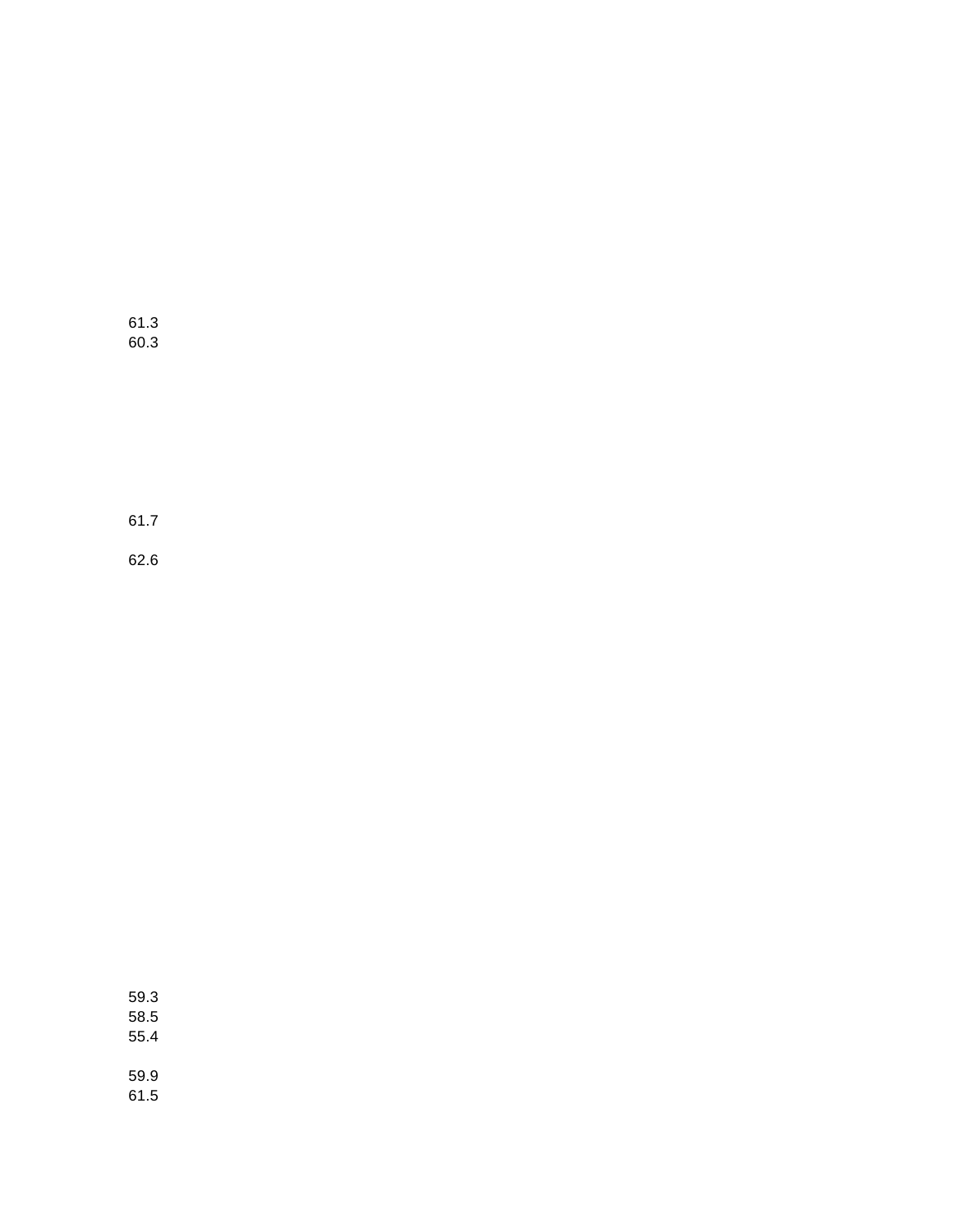| 61.2<br>60.2 |  |
|--------------|--|
| 59.9         |  |
| 58           |  |
|              |  |

59.3 59.9 59.8

55.4

57 55.1

54.7 59.1

55.6

58.1

61